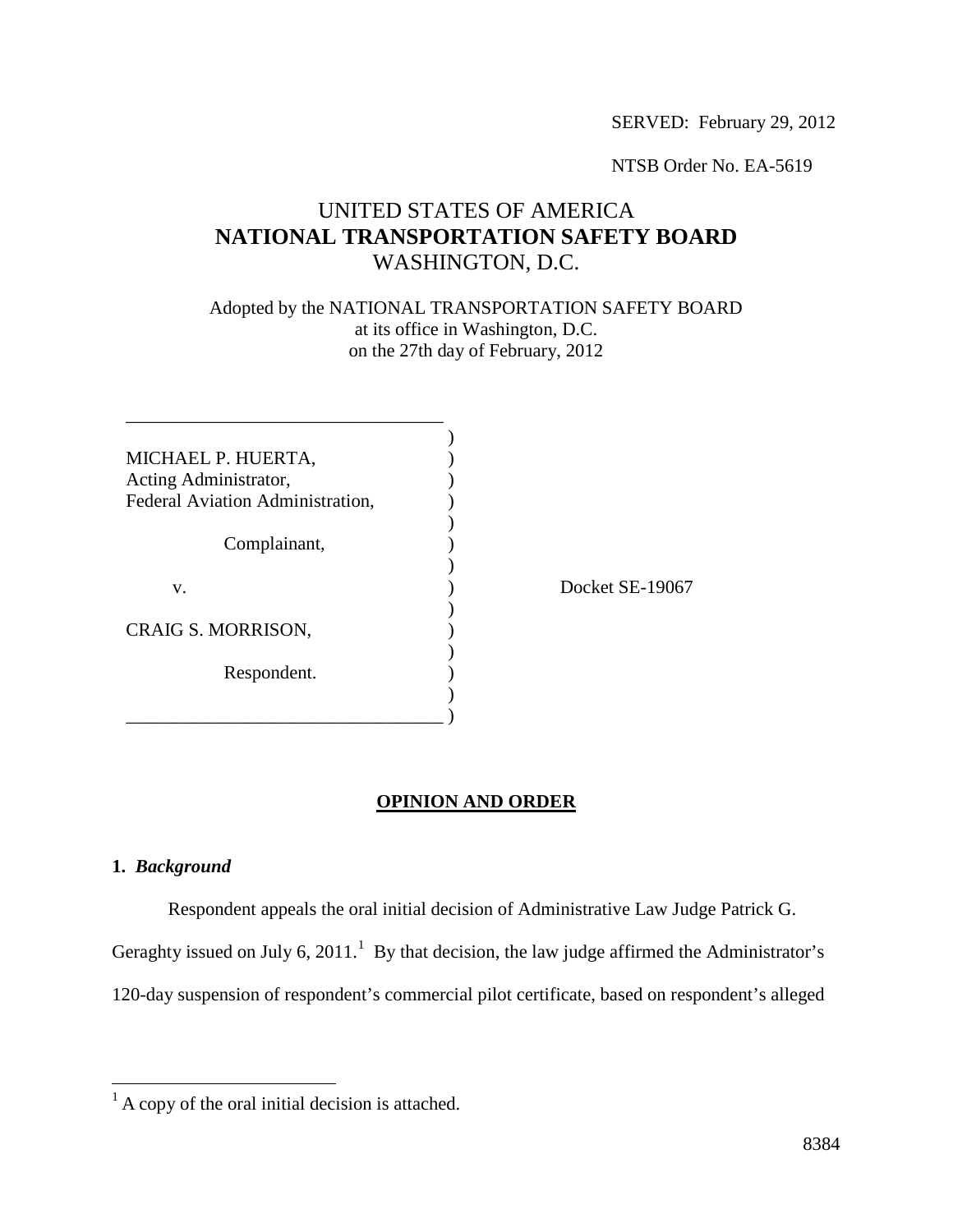violation of 14 C.F.R. §§ 91.119(a) and (d)<sup>[2](#page-1-0)</sup> and 91.1[3](#page-1-1)(a).<sup>3</sup> We deny respondent's appeal.

A. *Facts*

Respondent was employed as a helicopter pilot for Brim Aviation. Hellgate Jet Boat Excursions hired Brim Aviation to film a television commercial and take some photographs of one of Hellgate's tour boats on the Rogue River in the Grants Pass resource area near Medford, Oregon. Grants Pass is an area noted for canyons around the Rogue River. On June 30, 2010, Hellgate gathered 30 passengers to ride on a simulated boat tour down the Rogue River. Respondent and Shawn Adams, Brim Aviation's photographer, followed the tour boat down the river in a helicopter.

Tara Filer worked law enforcement support for the Bureau of Land Management in Grants Pass. On June 30, she was off-duty and driving home through Grants Pass with her husband. As she crossed the Hellgate Bridge, she noticed a helicopter flying low over the river. She and her husband stopped their car on a pull-off area next to the bridge and Ms. Filer took some photographs of the helicopter. Exhs. C-7 through C-10. She estimated the helicopter was about 20–25 feet above the water in a slow hover near a raft. As she was standing near the

<span id="page-1-0"></span> $2$  Section 91.119 provides as follows:

…

(a) *Anywhere.* An altitude allowing, if a power unit fails, an emergency landing without undue hazard to persons or property on the surface.

(d) *Helicopters, powered parachutes, and weight-shift-control aircraft.* If the operation is conducted without hazard to persons or property on the surface.

<span id="page-1-1"></span> $3$  Section 91.13(a) prohibits careless or reckless aircraft operations so as to endanger the life or property of another.

Except when necessary for takeoff or landing, no person may operate an aircraft below the following altitudes: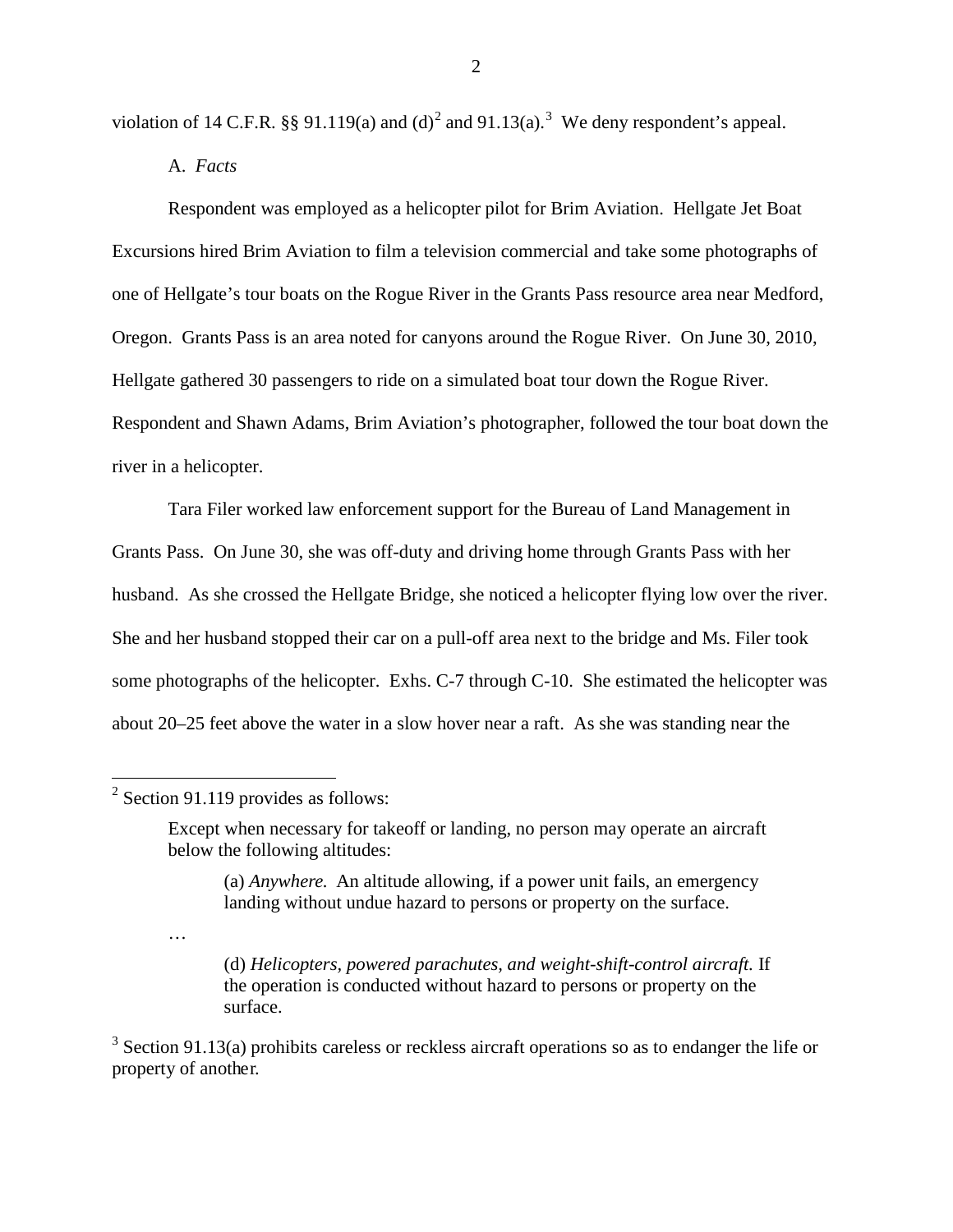bridge, which was 73 feet above the water according to Google Earth, she was looking down on the helicopter. Tr. at 34. She observed the helicopter travel downstream, go up over the bridge, and then go back down over the water.

Gary Daily was a passenger on the Hellgate tour boat on June 30, 2010, helping to shoot the commercial. The tour company instructed the passengers not to look at the helicopter so the photographs and video would appear more realistic. Mr. Daily stated the helicopter generally stayed off to the side or up in front of the boat waiting for the boat to come by on the river. He believed the helicopter was within 100 feet of the boat. At one point in time, the helicopter was close enough to the boat that he could feel the wind from its rotorblades. Tr. at 54.

Leigh Patterson, a retired professional river guide on the Rogue River for almost 30 years, lived in a house about 200 feet off the river in Grants Pass. He was on his porch on June 30, 2010, and heard motors from a boat and helicopter. He saw them approach from about 300 yards upstream from his house. The tour boat and helicopter were offset slightly with the helicopter about 75-100 feet above the water. While the tour boat waited in a pool area of the river, Mr. Patterson observed the helicopter come downstream, turn to face upstream, and hover about 25 feet above the water waiting for the tour boat. He could see the pilot and the photographer inside the helicopter. The boat then followed the helicopter downstream and passed underneath the helicopter. As the boat passed underneath, the helicopter lifted up, pivoted, and followed the boat downstream. Tr. at 43. About an hour and a half later, Mr. Patterson heard the boat and helicopter returning back up the river. He took pictures as they passed by his house and several kayakers on the river. Exhs. C-5 and C-6.

The river around Mr. Patterson's house was full of reef rock near the edge and became convoluted reef rock toward the middle of the river. Tr. at 39. It could be ankle deep in one area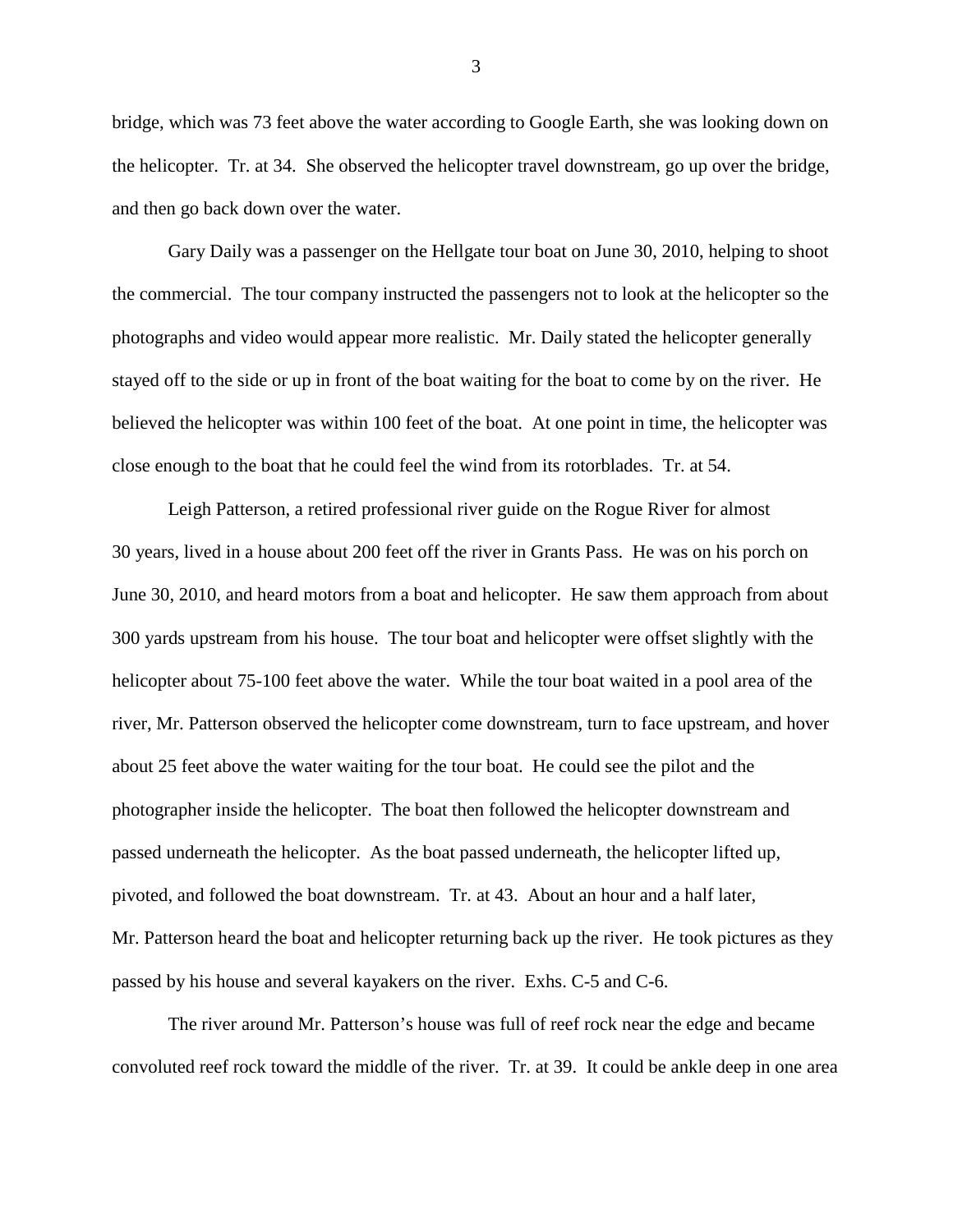and then drop off five or six feet in the next area. Across the river from Mr. Patterson's house, there was a slanted white rocky area. The rocky area had a 15–20 degree slant to it. Just behind the rocks was a slip of sand, also slanted by 5–15 degrees.

Mr. Patterson reported respondent to the Federal Aviation Administration's (FAA) telephone hotline. David Long, an aviation safety investigator at the Portland Flight Standards District Office (FSDO), was assigned to investigate the alleged violations. He spoke to respondent who admitted he was pilot-in-command on June 30 but respondent contended he could have landed on a sandbar in the event of a loss of power. Inspector Long went to Grants Pass to interview Mr. Patterson and view the terrain around the flight area. He was unable to locate the sandbar which respondent mentioned to him. Tr. at 26. He obtained the various photographs taken on June  $30<sup>th</sup>$  by Mr. Patterson, Ms. Filer, and Mr. Adams.

After conducting witness interviews and reviewing the photographs, Inspector Long examined the FAA-approved Height Velocity (HV) Diagram for this particular helicopter.<sup>[4](#page-3-0)</sup> He plotted the altitude and airspeed of the helicopter on the HV Diagram based upon information he obtained from five different witness interviews. See Exhs. C-17 through C-21. Each plot showed respondent operated well-within the cross-hatched area on the HV Diagram, indicating it would have been difficult for respondent to autorotate to a safe landing in the event of engine failure.

<span id="page-3-0"></span><sup>&</sup>lt;sup>4</sup> An HV Diagram provides the airspeed and altitude combinations which a helicopter pilot should avoid in the event of an engine failure during takeoff. The cross-hatched regions on the HV Diagram are cautionary areas representing airspeed/altitude combinations from which it would be difficult to perform a successful autorotational landing. For a helicopter, autorotation refers to the descending maneuver where the engine is disengaged from the main rotor system and the rotorblades are driven solely by the upward flow of air through the rotor. See Exh. C-15.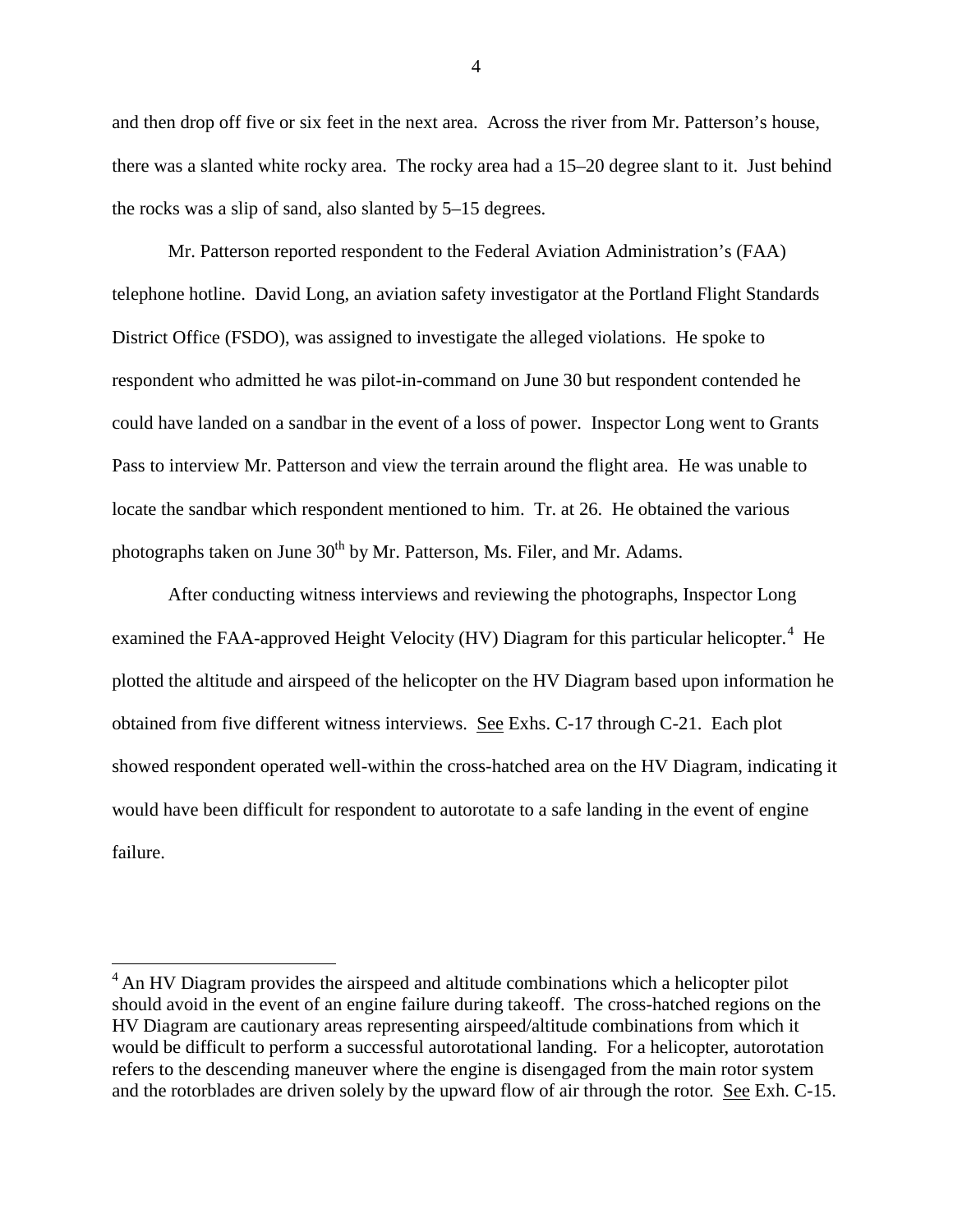On March 14, 2011, the Administrator issued an order suspending respondent's commercial pilot certificate. The case proceeded to hearing before the law judge on July 6, 2011.

#### B. *Law Judge's Oral Initial Decision*

The law judge found respondent violated 14 C.F.R. §§ 91.119(a) and (d) and 91.13(a). As a result, the law judge suspended respondent's commercial pilot certificate for 120 days. After a detailed discussion of his factual findings based upon a review of the evidence, the law judge made credibility determinations adverse to respondent and his expert witnesses. Specific to respondent's credibility, the law judge noted,

with respect to [r]espondent's testimony as to where he would be able to autorotate to a safe landing other than in the river itself, his testimony was it was always some area that was not depicted in any of the photographs. He brought in no other evidence to establish where these areas were or how far away they would have been from where the aircraft was, in fact, depicted in the exhibits. So I take that testimony as being not entitled to substantial weight.

Initial Decision at 223. Additionally, the law judge attached more weight to the testimony offered by the Administrator's two FAA inspectors over respondent's expert witnesses. The law judge noted respondent's experts disagreed with each other as to whether the HV Diagram applied at times other than takeoff and considered that fact in "assessing the weight of their testimony."<sup>[5](#page-4-0)</sup> Id. at 229. He concluded based upon a preponderance of the evidence "[r]espondent could not have executed an emergency landing without undue hazard to persons or property on the surface. And an undue hazard is a hazard which a reasonable, prudent pilot I think would have recognized." Id. at 232.

<span id="page-4-0"></span><sup>&</sup>lt;sup>5</sup> The Administrator's witnesses, Inspectors Long and John Judge (also from the Portland FSDO) as well as respondent's expert, Mark Friskel, testified the HV Diagram applied at times other than takeoff. Respondent and respondent's other expert witness, Joseph Rice, contended the HV Diagram only applied at takeoff.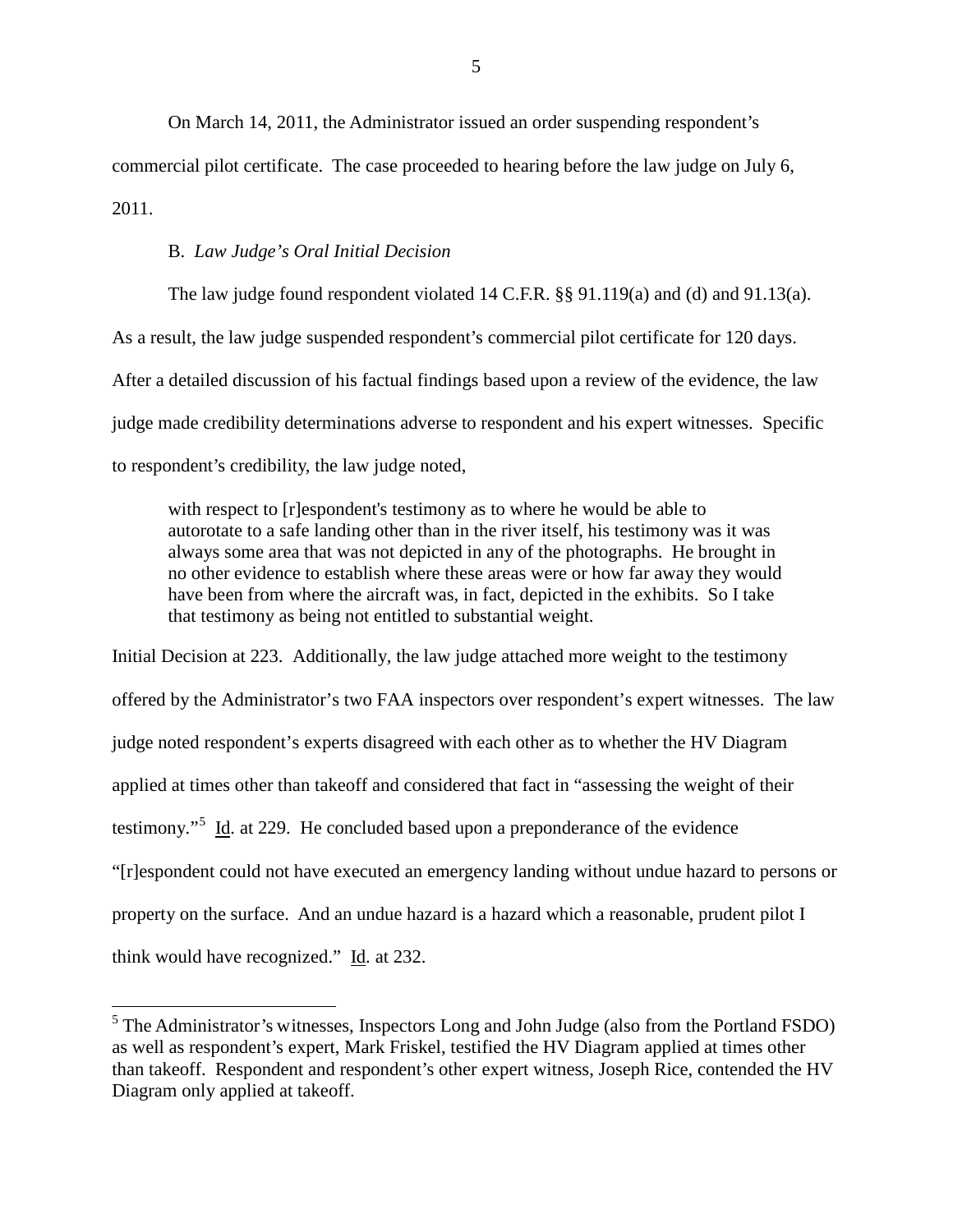# C. *Respondent's Issues on Appeal*

Respondent appealed the law judge's decision. Respondent contends the law judge's findings of fact and conclusions of law as to each of the violations are not supported by a preponderance of the evidence because: 1) he operated the helicopter without incident in an area in which he had flown many times, 2) the Administrator failed to present evidence of an actual hazard to people or property, and 3) respondent's actions were not reckless as to endanger life. Respondent also argues the law judge committed prejudicial error in precluding respondent from calling multiple lay witnesses and an expert witness in his case-in-chief.

#### **2.** *Decision*

# A. *Violations Not Supported by a Preponderance of the Evidence*

Respondent contends the law judge erred in giving more credit to the Administrator's witnesses rather than to respondent and his expert witnesses. We defer to the credibility findings of our law judges in the absence of a showing such findings are arbitrary and capricious.<sup>[6](#page-5-0)</sup> The law judge's resolution of the issues in this case required him to assess the credibility of respondent's testimony, and the law judge made credibility findings adverse to respondent and his witnesses.

We find the law judge's credibility determinations in this case were not arbitrary and capricious. The law judge specifically determined the Administrator's witnesses were more credible than respondent and his witnesses, as their corroborated testimony directly contradicted the majority of respondent's assertions. As the law judge pointed out in support of his credibility determinations, the evidence clearly showed respondent provided vague testimony about where he could have landed in the event of an engine failure. In response to every photograph but one,

<span id="page-5-0"></span> $6$  Administrator v. Porco, NTSB Order No. EA-5591 at 20 (2011); see also Administrator v. Smith, 5 NTSB 1560, 1563 (1986).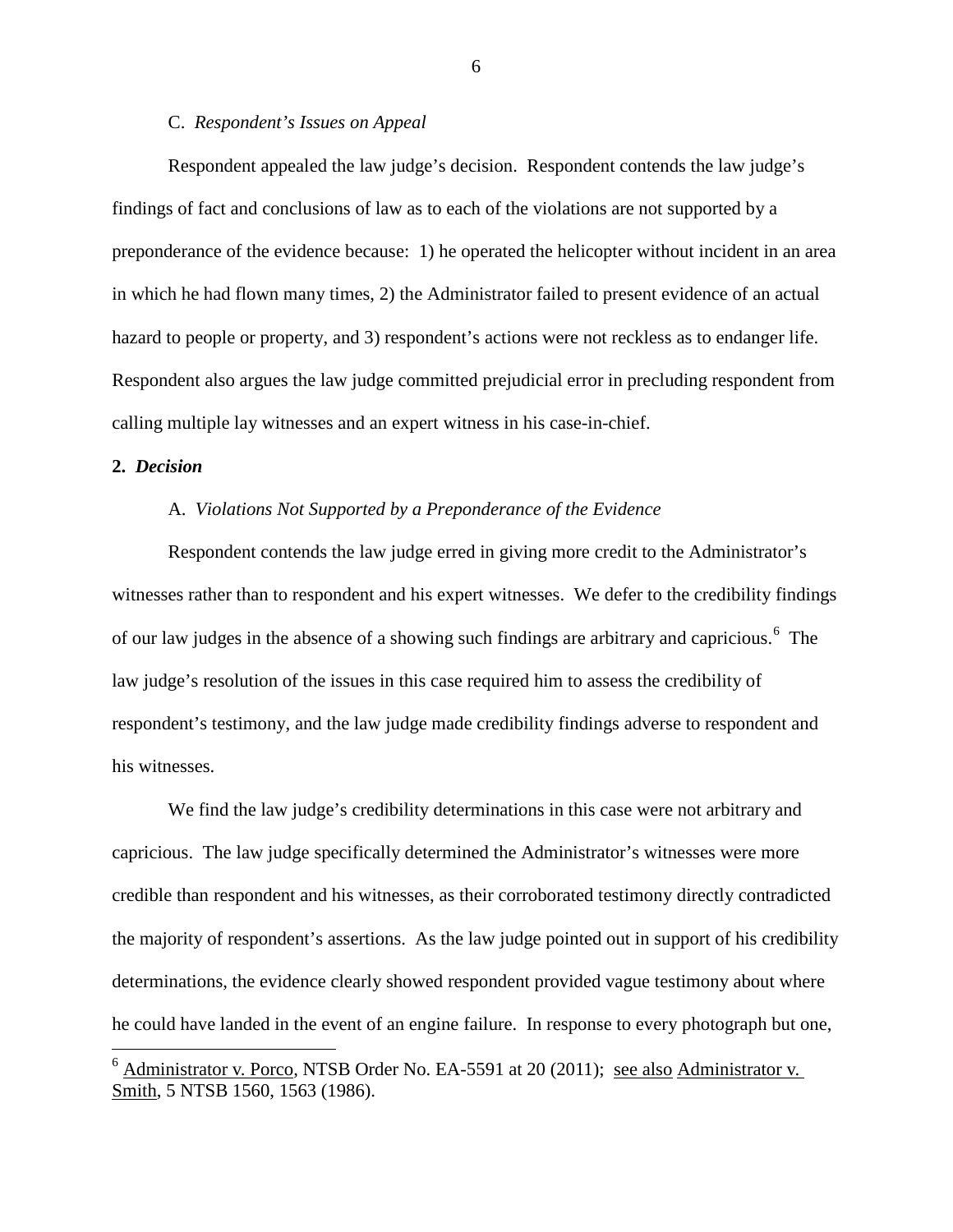respondent's testimony was he would autorotate to a spot not shown on the photograph. Tr. at 109, 113, 114, 115, and 117. Respondent contended he never hovered in the helicopter (tr. at 110), yet his own expert witness, in observing a photograph, testified the rotorwash shown in the water indicated respondent was hovering. Tr. at 164. Respondent and Mr. Rice both claimed the HV Diagram only applied during takeoff. But the Administrator's witnesses and Mr. Friskel agreed the HV Diagram also applied at times other than takeoff. Mr. Friskel stated, "[y]ou should apply [the HV Diagram] to everything you do." Tr. at 161. Based upon these conflicts in the testimony, the law judge gave more weight to the Administrator's witnesses. The law judge made these credibility findings tying them to specific findings of fact, as required by Porco. In reviewing all the evidence presented at the hearing, we find the law judge's credibility findings were not arbitrary and capricious.

# 1. *Violation of § 91.119(a)*

We carefully examined the record and find no basis for overturning the law judge's finding that in the event of an engine failure respondent could not have made an emergency landing without unreasonable risk or undue hazard to persons or property on the surface. To prove a violation of § 91.119(a), the Administrator must show an emergency landing presented an unreasonable risk of harm to persons or property from the altitude at which a pilot flew.<sup>[7](#page-6-0)</sup> Inspectors Long and Judge provided persuasive testimony indicating the helicopter was too low to perform a successful autorotation in the event of an engine failure based upon respondent's combined low altitude and slow airspeed. Mr. Patterson and Inspector Long provided testimony

<span id="page-6-0"></span><sup>&</sup>lt;sup>7</sup> See Administrator v. Michelson, 3 NTSB 3111, 3114 (1980) (the Administrator need not show it was impossible for respondent to make an emergency landing without injury or damage to persons on the surface but rather that an emergency landing presented an unreasonable risk of such harm); Administrator v. Jablon, NTSB Order No. EA-5460 at 12 (2009) (elaborating on meaning of undue hazard in § 91.119(a)).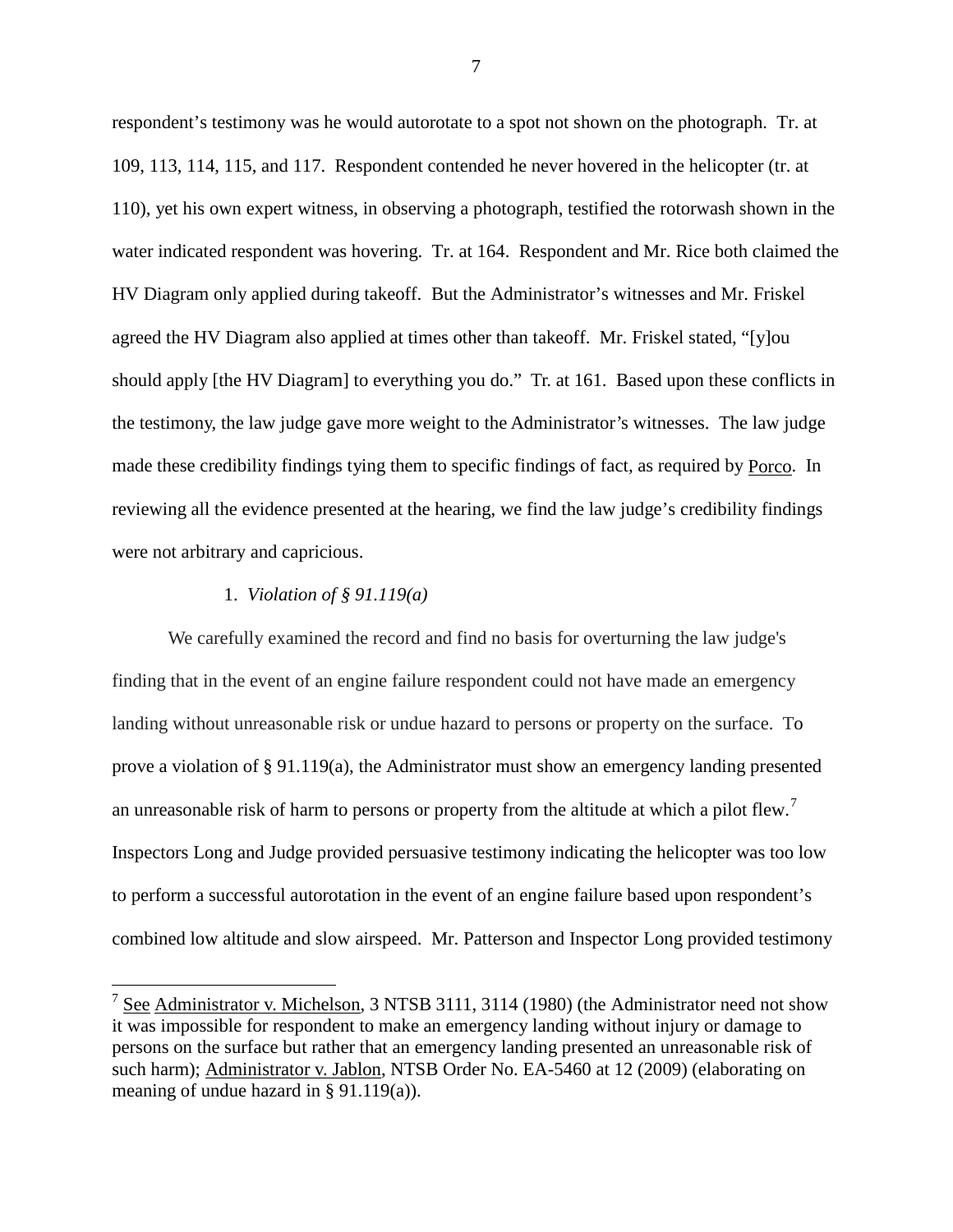as to the terrain around the river and in the river itself. Their testimony described the terrain surrounding the river as too rugged to provide a safe landing area. Inspector Judge and Mr. Friskel both testified respondent most likely would have had to autorotate into the river. However since the testimony also indicated the river was rocky, very shallow in spots, and had a rapid current in other locations, a water landing would have been very hazardous as well. The photographs from the various witnesses clearly show the tour boat, a raft, and several kayakers in close vicinity to the helicopter indicating an undue hazard to people on the surface. Based on the eyewitness testimony, the photographs, and the testimony of Inspectors Long and Judge, we believe the Administrator fulfilled the standard of proof necessary under  $\S$  91.119(a).

# 2. *Violation of § 91.119(d)*

In cases involving § 91.119(d) we look to whether the operation of a helicopter presented an actual hazard to persons or property on the surface.<sup>[8](#page-7-0)</sup> As discussed above, the river canyon overflown by respondent was uneven and included rocky terrain. At the time of the flight various people were in the tour boat, and there was a raft and several kayaks on the river in close proximity to respondent's flight path, as previously noted. Mr. Daily's testimony and Mr. Adams's photographs both indicate the tour boat was close enough to be in the helicopter's rotorwash. Considering these factors, along with respondent's altitude and airspeed which placed his operation well-within the caution region of the HV Diagram, we find a safe autorotational landing unlikely in the event of an engine failure, and persons or property on the surface were imperiled as a result.<sup>[9](#page-7-1)</sup>

<span id="page-7-0"></span><sup>&</sup>lt;sup>8</sup> See Administrator v. Richard, NTSB Order No. EA-4223 (1994); Administrator v. Tur, NTSB Order No. EA-3490 (1992); Administrator v. Reynolds, 4 NTSB 240, 241 (1982).

<span id="page-7-1"></span><sup>&</sup>lt;sup>9</sup> Respondent's reliance on the Board's finding of no violation in Richard, supra, is misplaced. In Richard, the respondent's helicopter was equipped with emergency floats that could deploy in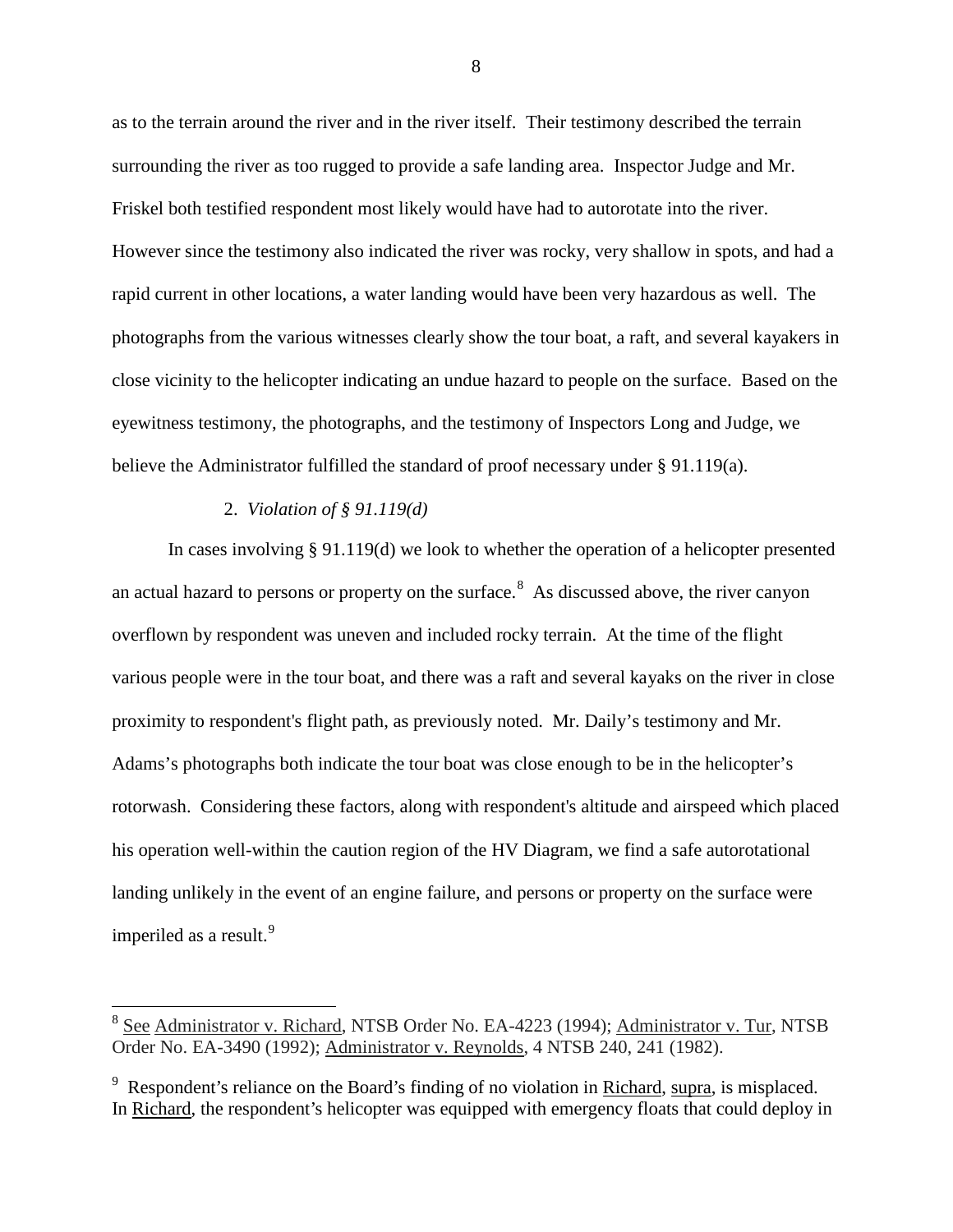### 3. *Violation of § 91.13(a)*

Respondent also asserts a violation of § 91.13(a) cannot be supported in a helicopter case without proof of an unacceptably high likelihood of harm or clearly deficient judgment. While a higher measure of proof is required to establish an independent violation of § 91.13(a) by a helicopter pilot, in the case *sub judice* the Administrator charged a residual violation of § 91.13(a).<sup>10</sup> Our jurisprudence makes clear a residual violation of § 91.13(a) can stand without additional proof when an operational violation is found, even in helicopter cases where proof of an unacceptably high likelihood of potential harm or clearly deficient judgment would be necessary to establish an independent violation of the regulation.<sup>[11](#page-8-1)</sup> Since we affirm the law judge's finding of the violations of § 91.119(a) and (d), and it is brought as residual violation, no additional proof is necessary to sustain the violation of § 91.13(a).

# B. *Law Judge's Alleged Preclusion of Witnesses*

We do not find persuasive respondent's arguments concerning the law judge's rulings on his witnesses. Under our jurisprudence, law judges have significant discretion in overseeing testimony and evidence at hearings. The Board reviews a law judge's evidentiary rulings under an abuse of discretion standard, after a party has shown that such a ruling prejudiced him or her. $^{12}$  $^{12}$  $^{12}$ 

 $\overline{a}$ 

<sup>(..</sup>continued)

as little as 1.5–3 seconds; thus, the Board concluded it would have been possible for the respondent to safely autorotate to a landing. Richard is distinguishable from the case at hand.

<span id="page-8-0"></span> $10$  See Administrator v. Egger, NTSB Order No. EA-4319 (1995).

<span id="page-8-1"></span> $11$  See Administrator v. Tur, NTSB Order No. EA-3490 at n.12 (1992); Administrator v. Frost, NTSB Order No. EA-3856 at 8 (1993).

<span id="page-8-2"></span> $12$  See Administrator v. Ochionne, NTSB Order No. EA-5537 at 11 (2010); Administrator v. Giffin, NTSB Order No. EA-5390 at 12 (2008) (citing Administrator v. Bennett, NTSB Order No. EA-5258 (2006)) (we will not overturn a law judge's evidentiary ruling unless we determine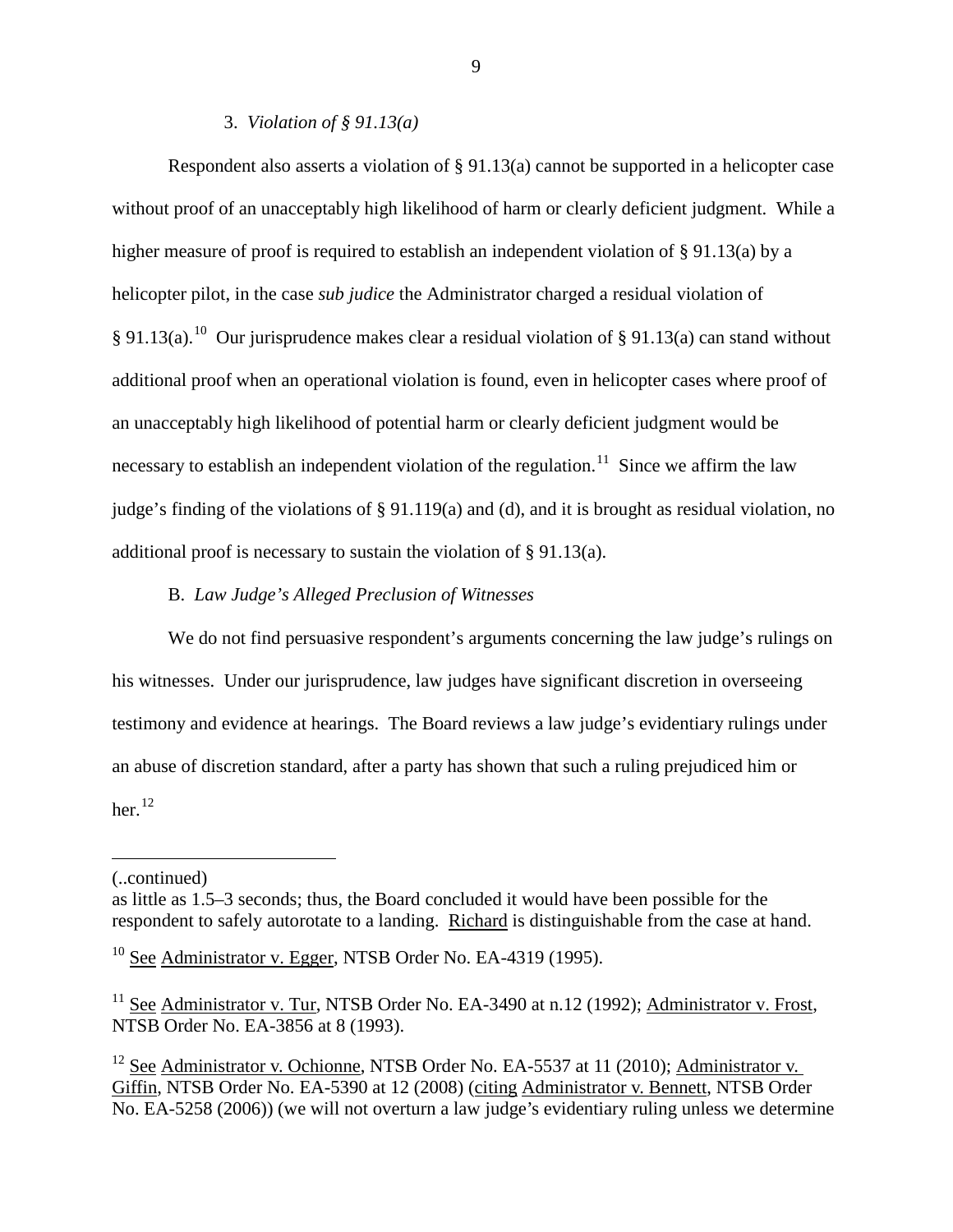#### 1. *Exclusion of Expert Witness*

The law judge did not preclude respondent's expert witness, John Scanlon, from testifying at the hearing. In fact, the record clearly shows the law judge issued no ruling excluding Mr. Scanlon's testimony, but rather that respondent's counsel voluntarily substituted Mr. Rice for Mr. Scanlon as respondent's second expert witness at the hearing.<sup>[13](#page-9-0)</sup> Since the record is devoid of objection and respondent voluntarily substituted Mr. Rice as his expert witness, we find no prejudice to respondent.

To the extent respondent argues he believed the hearing would last two days and thus

 $\overline{a}$ 

Counsel: Your Honor, since you want to finish today—

LJ: Do what you want to do. We will see how it goes.

Counsel: We are going to cancel Mr. Scanlon and call Mr. Rice in his place.

…

LJ: Now we come to the other question which is, as I understood from our discussion this morning, I was going to allow you to call two experts. And they were identified as whom? Scanlon—

Counsel: Mark Friskel and John Scanlon.

LJ: Who do you want to substitute in now?

Counsel: Joseph Rice.

LJ: Mr. Rice?

Counsel: Yes.

Tr. at 153-54.

<sup>(..</sup>continued)

the ruling was an abuse of discretion). [See, e.g.,] Administrator v. Martz, NTSB Order No. EA-5352 (2008); Administrator v. Zink, NTSB Order No. EA-5262 (2006); Administrator v. Van Dyke, NTSB Order No. EA-4883 (2001). Cf. Administrator v. Ferguson, 352 Fed. Appx. 192,  $2009$  WL 3747426 (9<sup>th</sup> Cir. 2009) (holding law judge erred in curtailing the cross-examination of FAA witness because the witness was central to the Administrator's case and the ruling was therefore prejudicial).

<span id="page-9-0"></span><sup>&</sup>lt;sup>13</sup> The following exchange occurred between respondent's counsel and the law judge about the expert witness: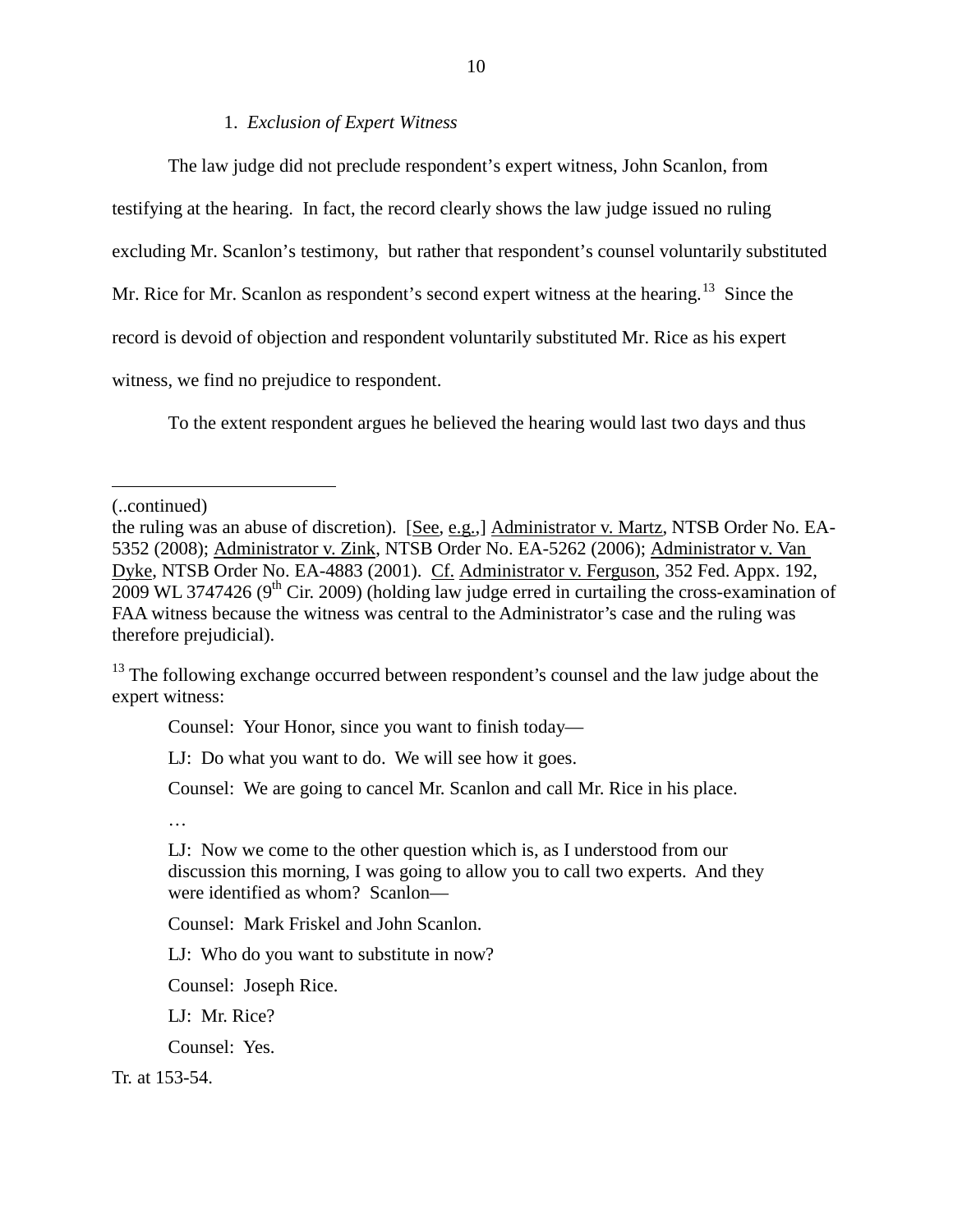made arrangements to have Mr. Scanlon fly in on July 7, such argument lacks merit. The Administrator's letter accompanying the complaint, dated March 23, 2011, stated the Administrator anticipated the hearing would last one day. Respondent never submitted a letter to the contrary. On April 28, 2011, the law judge sent both parties the notice of hearing setting the hearing for one day. Respondent never objected to that notice. Furthermore, when respondent's counsel remarked on the record that the law judge wanted to wrap up the hearing in one day, the law judge stated, "We will see how it goes" suggesting the law judge may have allowed the hearing to proceed to a second day if necessary.

# 2. *Exclusion of Lay Witnesses*

Likewise, we find the law judge did not error in excluding cumulative testimony from tour boat passengers. After Otto Miller testified in respondent's case-in-chief that he believed the helicopter was a couple hundred yards from the tour boat (tr. at 151), respondent sought to introduce testimony from more tour boat passengers. Prior to the hearing, the law judge had ruled he would not hear cumulative evidence from the tour boat passengers. On the record, the law judge asked respondent's counsel for an offer of proof as to the witnesses' testimony. Respondent's counsel asserted, "[t]he offer of proof would be they would testify similar to what Mr. Miller testified to." Tr. at 153. Based upon this proffer, the law judge excluded testimony from the other tour boat passengers as cumulative.

We find the law judge did not abuse his discretion in excluding this testimony and find no prejudice to respondent as a result of this ruling. Mr. Miller's testimony almost exclusively described the distance between the tour boat and the helicopter. The record was filled with ample evidence showing the distance between the boat and helicopter was well under 100 feet at times. Mr. Patterson witnessed the helicopter pass in close proximity to the boat as evidenced by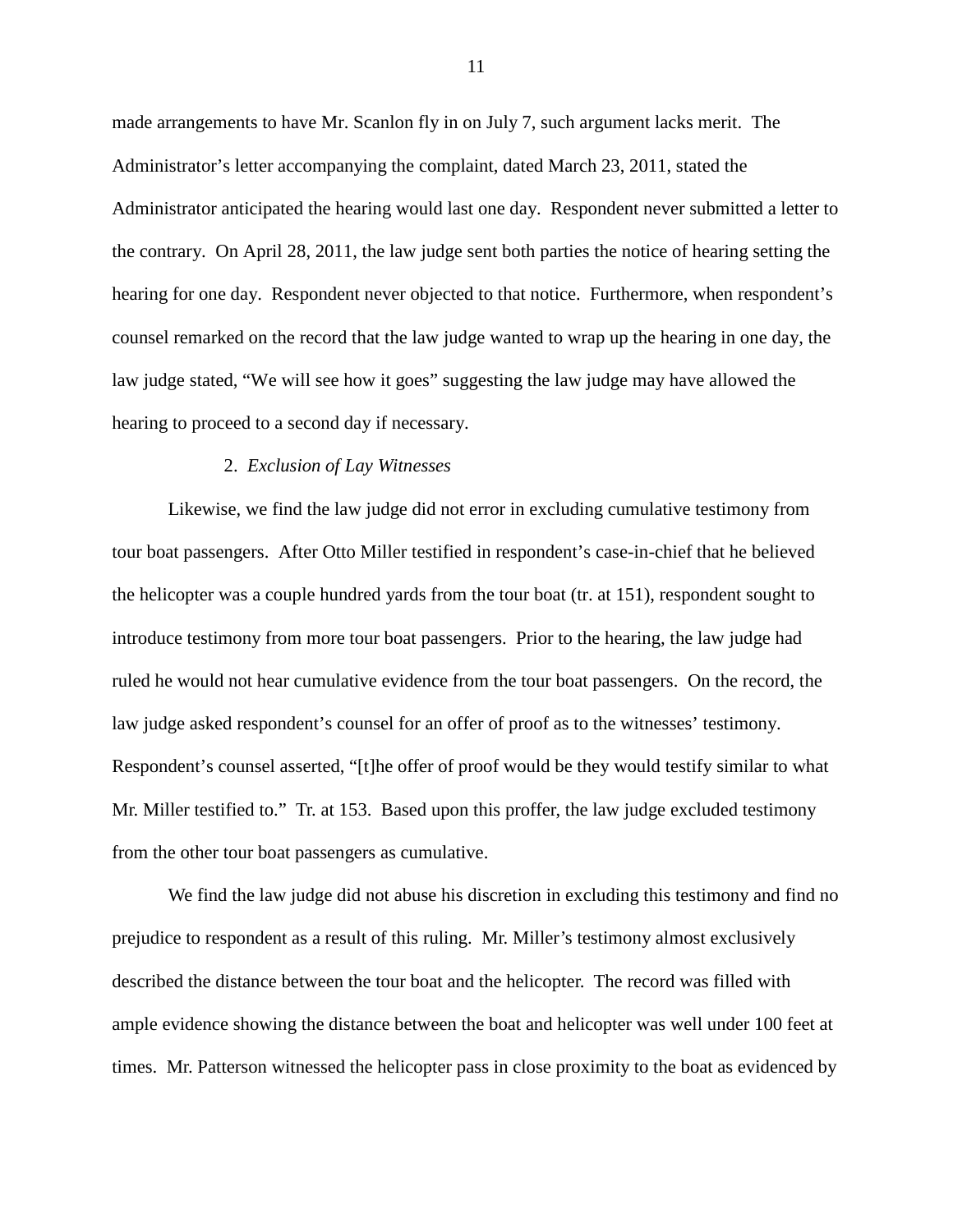his photographs. Mr. Daily stated the helicopter was close enough to the boat at one point in time that he felt the rotorwash. This testimony was corroborated by the photographs Mr. Adams provided to Inspector Long. These photographs taken from the helicopter were from a close enough distance that the rotorwash clearly is visible in the water next to the boat. Exhs. 12 and 13. Finally, the photographs from the various witnesses speak for themselves—the helicopter was extremely close to the tour boat at various times. The law judge had more than sufficient evidence showing the distance between the tour boat and the helicopter. Therefore, he did not err in excluding this cumulative evidence.

#### C. *Sanction*

Finally, with regard to sanction, the Administrator's Sanction Guidance Table states the range for these violations is a 30- to 120-day suspension.<sup>[14](#page-11-0)</sup> In a prehearing trial brief, the Adminstrator justified seeking the "high end of the standard range because of the frequency and severity of the acts at issue." Trial Br. at 11. The Administrator fulfilled the standard under Administrator v. Peacon, entitling deference to the Administrator's choice of sanction.<sup>15</sup> While we consider aggravating and mitigating factors in evaluating an imposed sanction, respondent did not articulate any mitigating factors that counseled in favor of reducing the sanction.<sup>[16](#page-11-2)</sup>

<span id="page-11-0"></span><sup>&</sup>lt;sup>14</sup> FAA Order 2150.3B, Appendix B, Figure B-3-h(22). Since the § 91.13(a) violation was charged as a residual violation, the Administrator properly did not seek to compound the sanction.

<span id="page-11-1"></span><sup>&</sup>lt;sup>15</sup> NTSB Order No. EA-4607 at 2 (1997) (stating, "where the Administrator establishes before the law judge the existence of validly adopted written policy guidelines, the law judge must impose a sanction that falls within the range of sanctions suggested therein, unless he finds that application of the guidelines by the Administrator was arbitrary, capricious, or otherwise not in accordance with law").

<span id="page-11-2"></span><sup>&</sup>lt;sup>16</sup> See Administrator v. Hackshaw, NTSB Order No. EA-5501 (2010) (recon. denied, NTSB Order No. EA-5522 (2010)).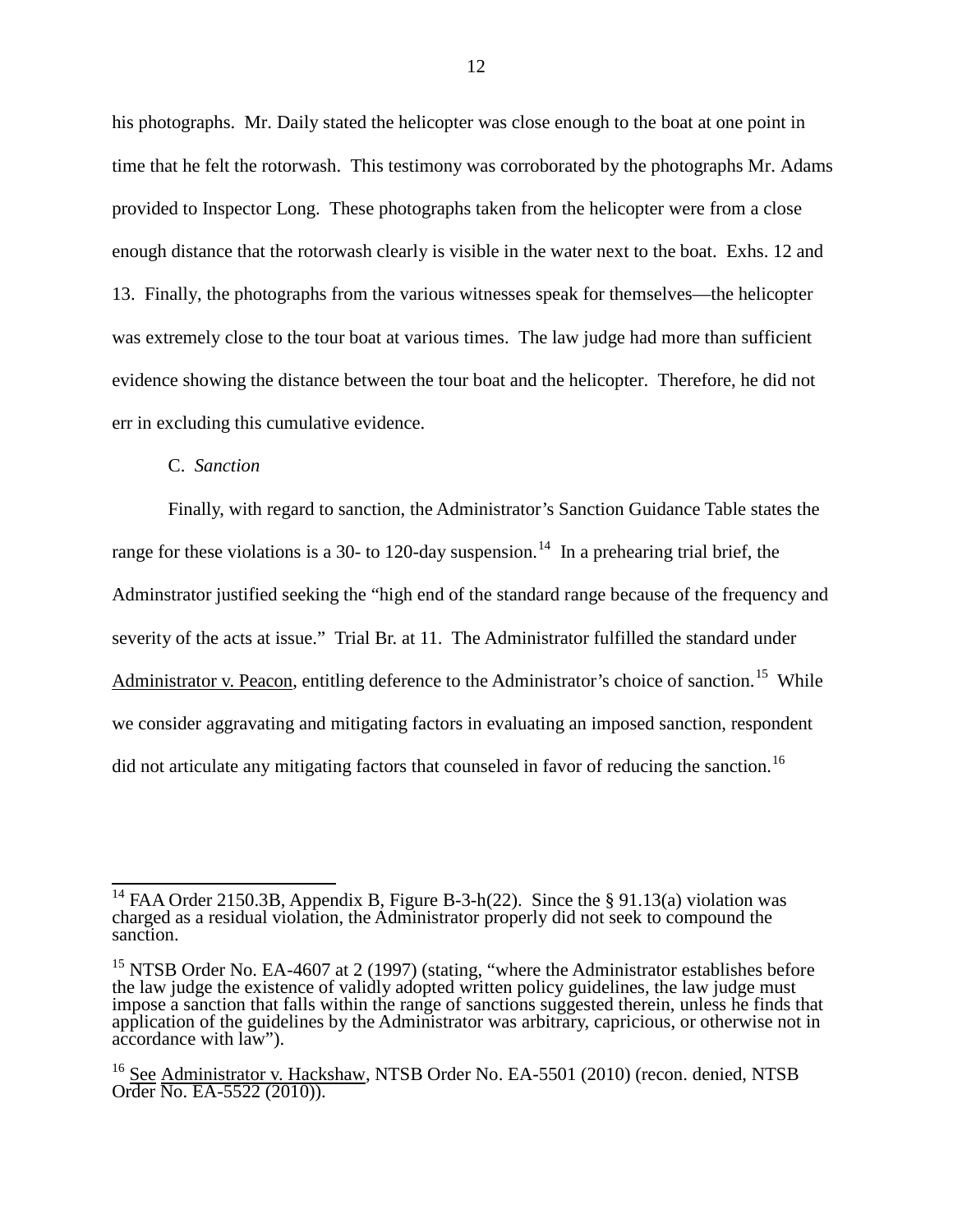# **ACCORDINGLY, IT IS ORDERED THAT**:

- 1. Respondent's appeal is denied;
- 2. The law judge's oral initial decision is affirmed; and
- 3. The Administrator's 120-day suspension of respondent's commercial pilot certificate

is affirmed.

HERSMAN, Chairman, HART, Vice Chairman, and SUMWALT, ROSEKIND, and WEENER, Members of the Board, concurred in the above opinion and order.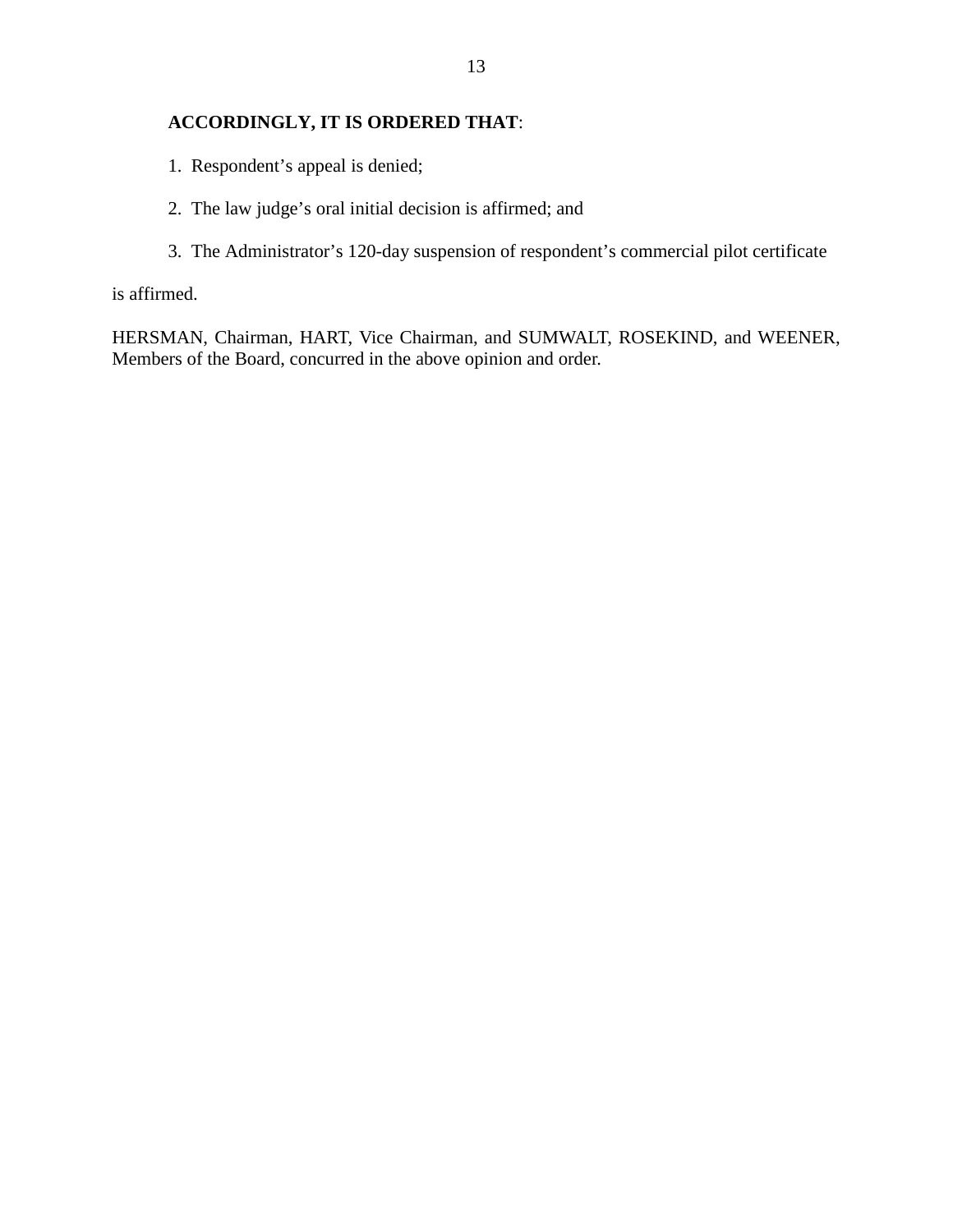# UNITED STATES OF AMERICA

#### NATIONAL TRANSPORTATION SAFETY BOARD

OFFICE OF ADMINISTRATIVE LAW JUDGES

| $\star$ $\star$ $\star$<br>$\star$<br>$\star$<br>$\star$<br>$\star$<br>$\star$ |         |                      |
|--------------------------------------------------------------------------------|---------|----------------------|
| In the matter of:                                                              | $\star$ |                      |
|                                                                                | $\star$ |                      |
| J. RANDOLPH BABBITT,                                                           | $\star$ |                      |
| ADMINISTRATOR,                                                                 | $\star$ |                      |
| Federal Aviation Administration,                                               |         |                      |
|                                                                                | $\star$ |                      |
| Complainant,                                                                   | $\star$ |                      |
| $V$ .                                                                          | $\star$ | Docket No.: SE-19067 |
|                                                                                | $\star$ | JUDGE GERAGHTY       |
| CRAIG S. MORRISON,                                                             | $\star$ |                      |
|                                                                                | $\star$ |                      |
| Respondent.                                                                    | $\star$ |                      |
| * * * * * * * * * * * * * * * * * *                                            |         |                      |

 Jackson County Justice Building 100 South Oakdale Courtroom 302 Medford, Oregon

 Wednesday, July 6, 2011

The above-entitled matter came on for hearing, pursuant

to Notice, at 9:00 a.m.

 BEFORE: PATRICK G. GERAGHTY Administrative Law Judge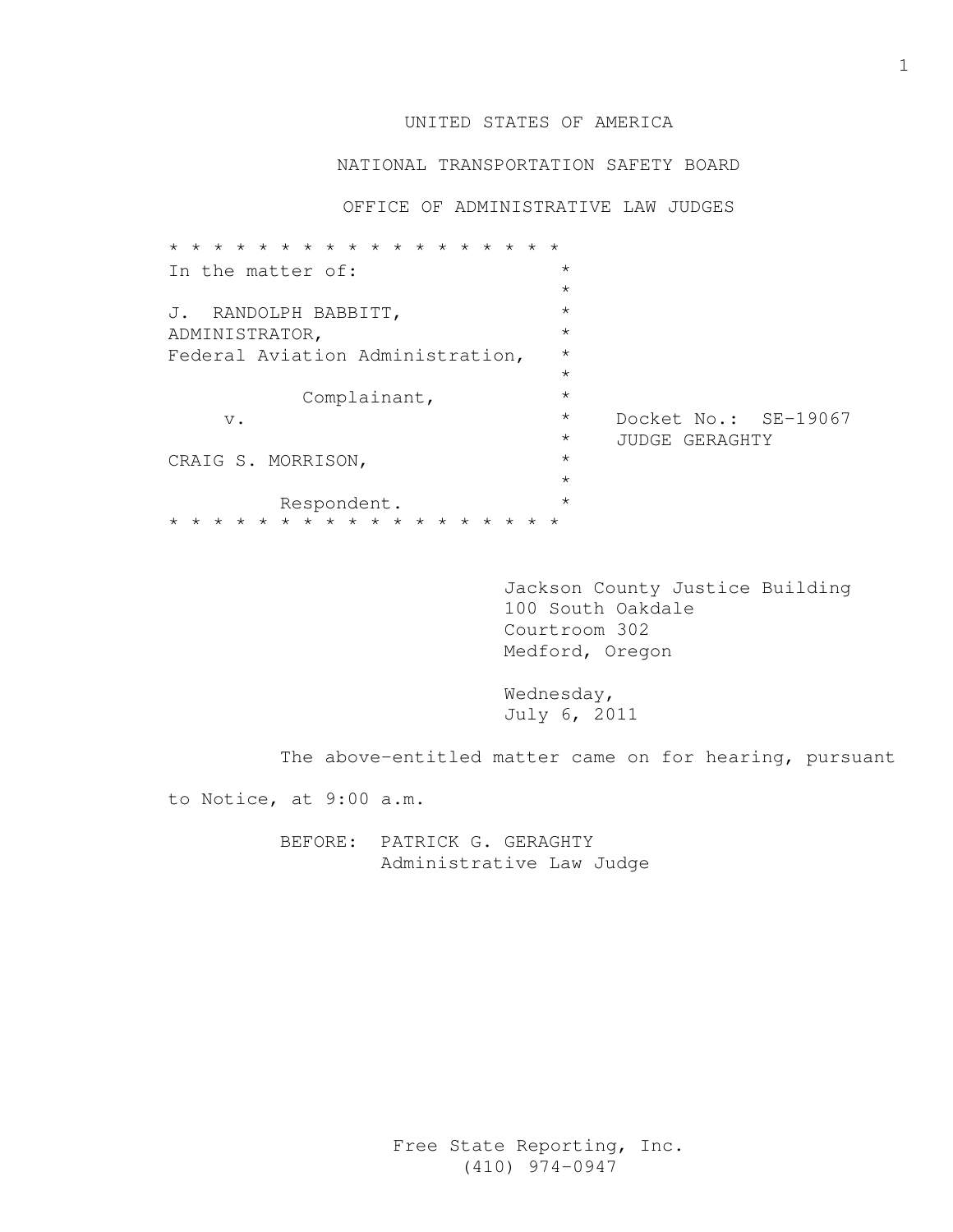#### APPEARANCES:

#### On behalf of the Administrator:

 DAVID F. SHAYNE, ESQ. Office of the Regional Counsel Federal Aviation Administration 1601 Lind Avenue, SW Renton, Washington 98057 (425) 227-2165

On behalf of the Respondent:

 THOMAS J. FLAHERTY, ESQ. 3032 SE Rood Bridge Drive Hillsboro, Oregon 97123 (503) 245-2500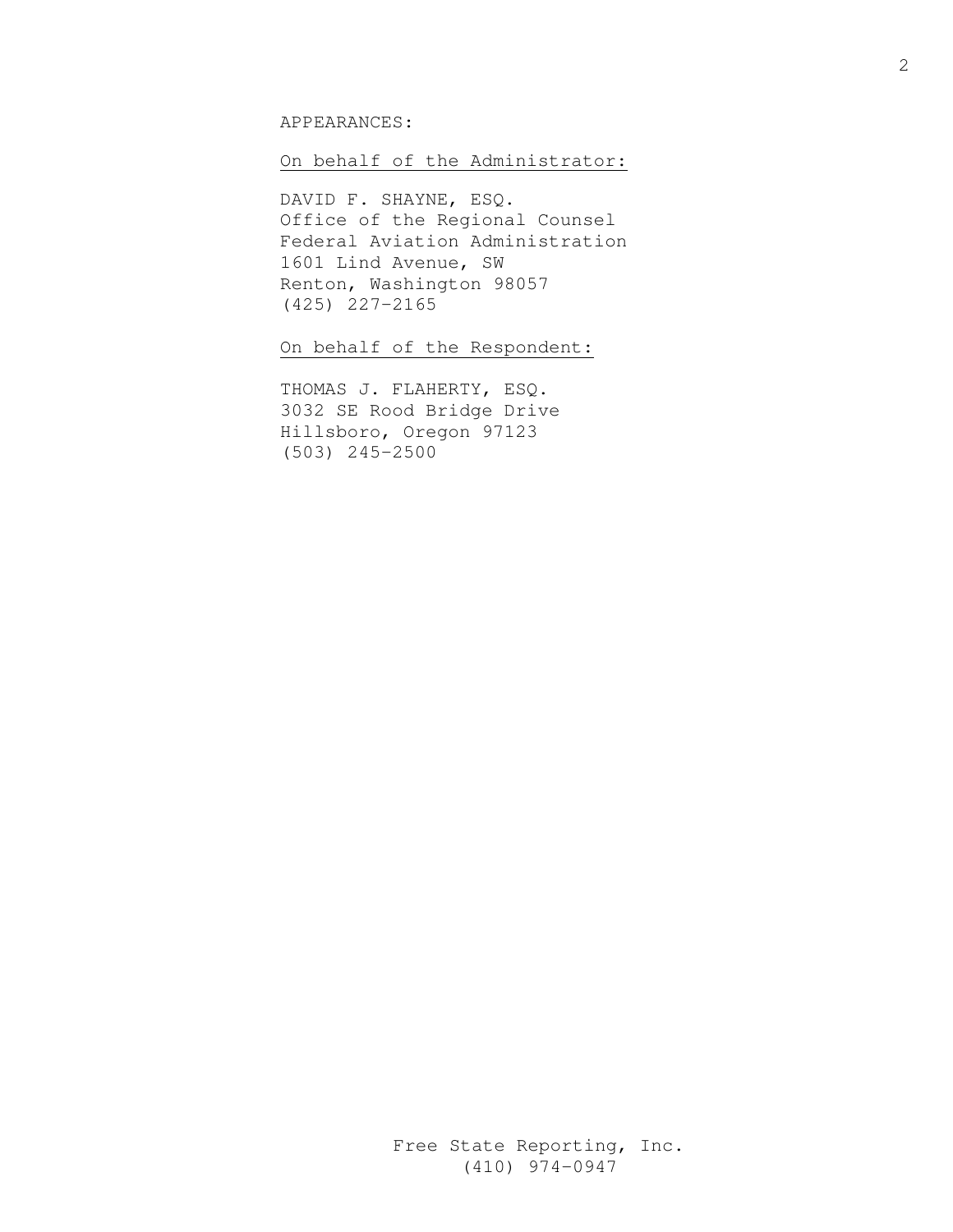| $\mathbf 1$    |                                                                    |
|----------------|--------------------------------------------------------------------|
| $\mathbf{2}$   |                                                                    |
| 3              |                                                                    |
| $\overline{4}$ |                                                                    |
| 5              |                                                                    |
| 6              |                                                                    |
| 7              |                                                                    |
| 8              |                                                                    |
| 9              |                                                                    |
| 10             |                                                                    |
| 11             |                                                                    |
| 12             |                                                                    |
| 13             |                                                                    |
| 14             |                                                                    |
| 15             |                                                                    |
| 16             |                                                                    |
| 17             | ORAL INITIAL DECISION AND ORDER                                    |
| 18             | This has been a<br>ADMINISTRATIVE LAW JUDGE GERAGHTY:              |
| 19             | proceeding before the National Transportation Safety Board on the  |
| 20             | appeal of Craig S. Morrison, hereinafter the Respondent. We are    |
| 21             | on an Amended Order of Suspension which seeks to suspend his       |
| 22             | commercial pilot's certificate for a period of 120 days.<br>The    |
| 23             | Amended Order of Suspension serves herein as the complaint and was |
| 24             | filed on behalf the Administrator, Federal Aviation                |
| 25             | Administration, herein the Complainant.                            |
|                |                                                                    |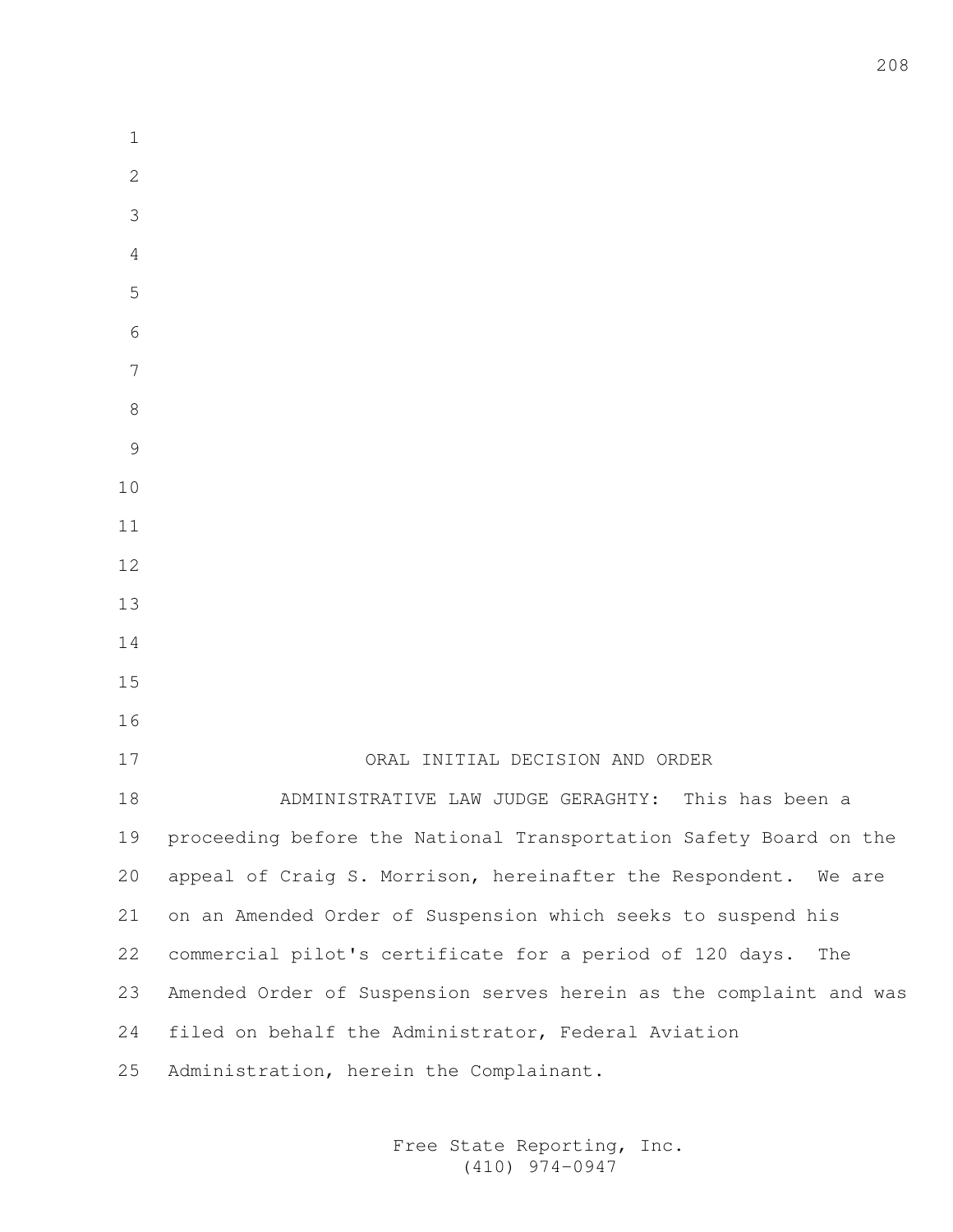1 Matter has been heard before this Judge, and as has been 2 provided by the Board Rules of Practice, I'm issuing a bench 3 decision in the proceeding.

4 Pursuant to notice, this matter came on for trial on 5 July 6th, 2011, in Medford, Oregon. The Complainant was 6 represented by one of his staff counsel, David F. Shayne, Esquire, 7 of the Northwest Mountain Region, Federal Aviation Administration. 8 The Respondent was present at all times and was represented by his 9 counsel, Thomas J. Flaherty, Esquire, of Hillsboro, Oregon.

10 Parties were afforded full opportunity to offer evidence 11 and to cross-examine witnesses and to offer evidence in support of 12 the testimony that they elicited.

13 In discussing the evidence I merely summarize it. I 14 have however considered all the evidence, both oral and 15 documentary, and that evidence that I do not specifically menton 16 is viewed by me as being essentially corroborative or not 17 materially affecting the outcome of the decision.

18 AGREEMENTS

19 By pleading was agreed there was no dispute as to the 20 allegations contained in paragraphs numbers 1 and 2 of the 21 complaint and therefore those matters are taken as having been 22 established for purposes of this decision.

23 DISCUSSION 24 As noted, the Complainant seeks to suspend the 25 Respondent's commercial pilot's certificate for a period of 120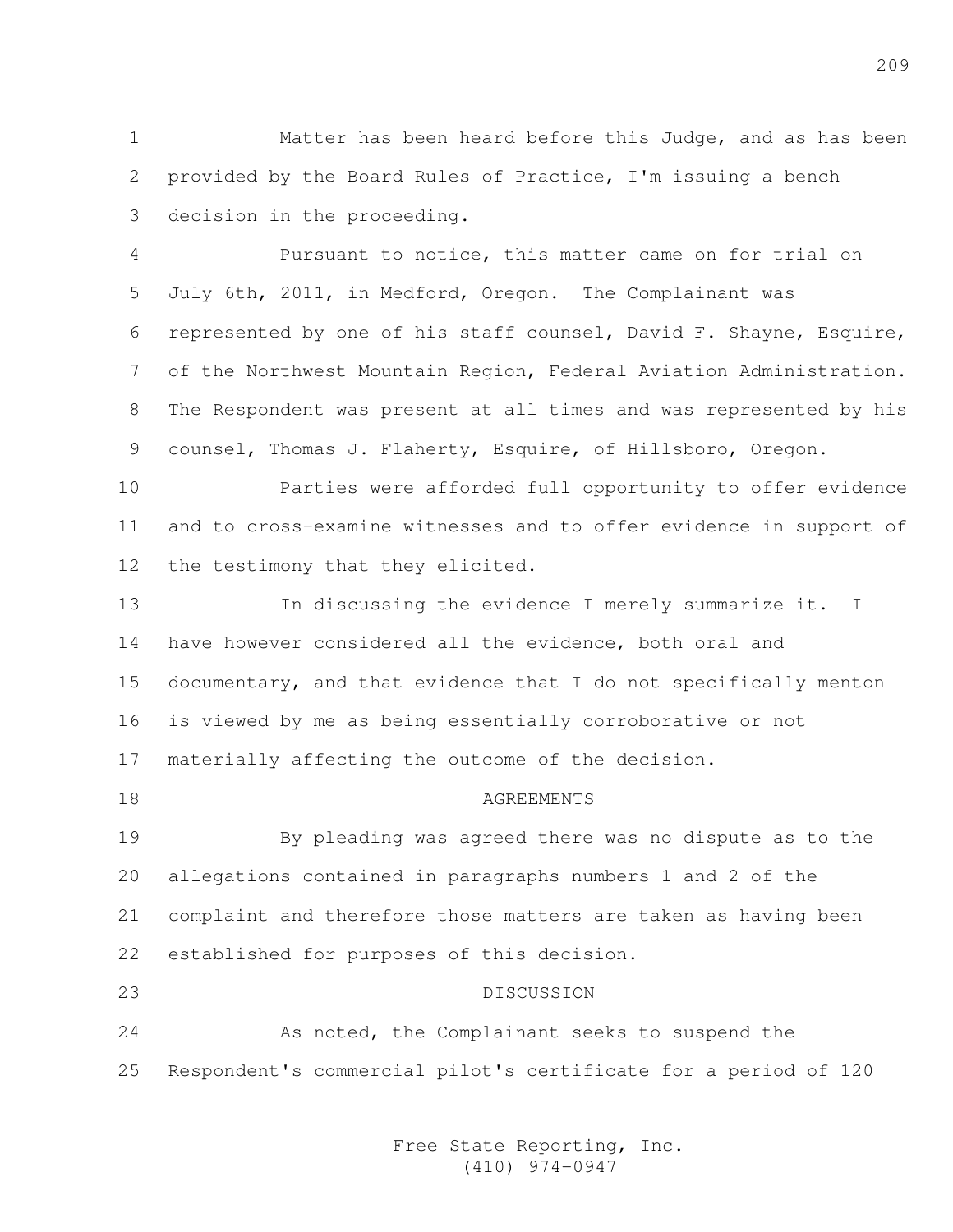1 days, which is predicated upon allegations that as a consequence 2 of the Respondent's admitted operation of a helicopter on June 30, 3 2010, in the vicinity of Merlin, Oregon with another person on 4 board, he so operated the rotorcraft as to operate in regulatory 5 violation of the provisions of Section 91.119(a) and (d) of the 6 Federal Aviation Regulations.

7 Those sections of the Federal Aviation Regulation 8 provide as follows: In subpart (a), that it is prohibited, and 9 the Respondent did operate an aircraft below an altitude allowing, 10 if the power unit fails, an emergency landing without undue hazard 11 to persons or property on the surface; and in subpart (d) of that 12 section, that the Respondent was prohibited but did operate a 13 rotorcraft helicopter in an altitude and in a manner that was 14 hazardous to persons or property on the surface.

15 It is further alleged that the Respondent, in the course 16 of his operation on the date in question, did operate in 17 regulatory violation of Section 91.13(a) in that he operated an 18 aircraft in a reckless manner so as to endanger the life and 19 property of another.

20 The Complainant's case is made through the testimony of 21 several witnesses and exhibits received during the course of the 22 proceeding. Majority of those exhibits were, of course, 23 photographs or plots of operations within a Height-Velocity 24 Diagram which I will discuss subsequently.

25 First witness was Mr. David Long. He is an aviation

Free State Reporting, Inc. (410) 974-0947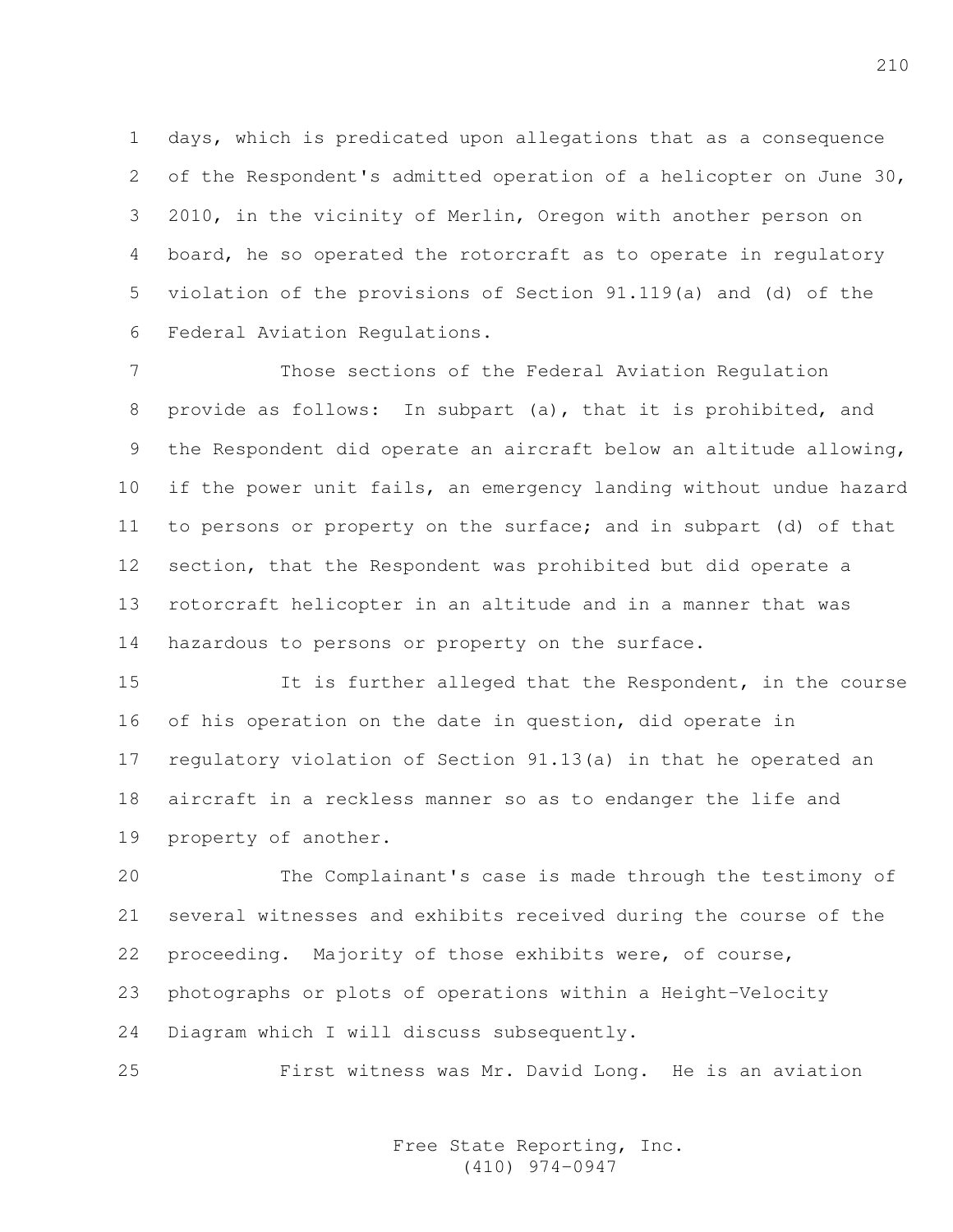1 safety inspector, operations, with the Federal Aviation

2 Administration located in Hillsboro, Oregon. He was the 3 investigator first on this case as a result of a hotline complaint 4 apparently filed, it turns out, by a Mr. Patterson, which resulted 5 in the FAA through Mr. Long conducting an investigation and the 6 circumstances that brings us here for this case.

7 Mr. Long stated he spoke with the Respondent by phone. 8 He asked if the Respondent was a pilot-in-command, and admitted 9 that Respondent was in fact the pilot-in-command. As to the 10 operation itself, during the conversation, according to Mr. Long, 11 the Respondent indicated he had operated at least 500 feet and 12 circling in a high recon before doing anything else; and that he, 13 Respondent, never flew over the jetboat, which it turned out was 14 to be filmed for a commercial endeavor, that is, to promote, 15 entice people to take excursion or tours on a jetboat through the 16 gorge area.

17 As to being able to autorotate in the event of an engine 18 failure, Respondent stated that he was able to do so safely and 19 that he could autorotate to a sand bar. Mr. Long indicated, 20 however, in his view of the Hellgate area from the Hellgate Bridge 21 up to Mr. Patterson's house, which is the section in front of me 22 of this entire river, that Mr. Long was not able to identify or 23 locate any sand bar that would be suitable for a landing. 24 On one of the photographs, as referred to by one of the

25 Respondent's witnesses, Mr. Friskel, it does appear that there is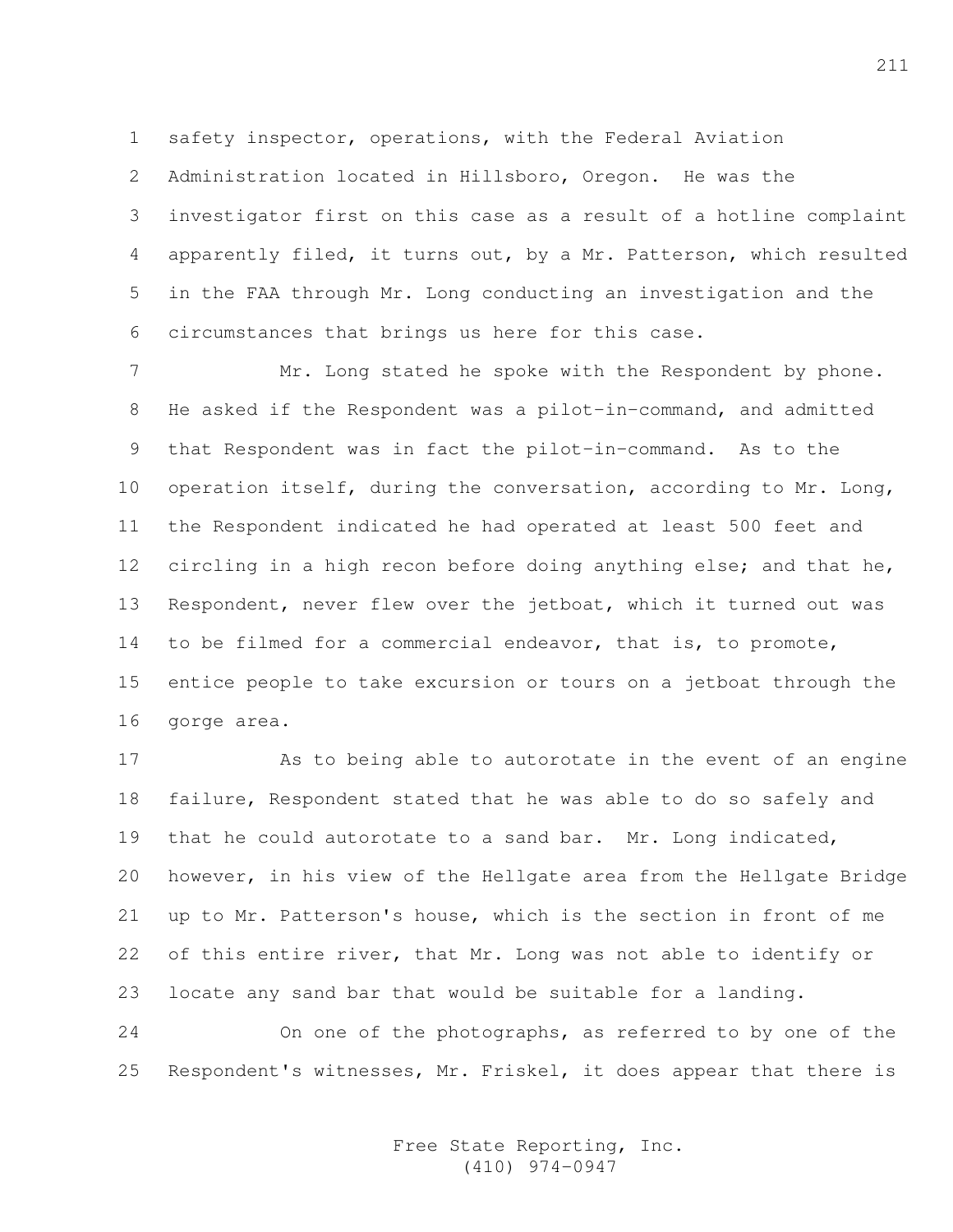1 a mark that could be a sand bar, but there is really no other 2 identification as to the composition or what other topography. It 3 appears there are at least slits in the bar with bushes growing 4 out of at least one end of it. So problematic as to the landing 5 area as it appears in that exhibit, which, for the record, Exhibit 6 10.

7 Mr. Long testified with reference to the Height-Velocity 8 Diagram, which also appears as part of the exhibits offered by the 9 Complainant. Mr. Long indicated that it is not a prohibit area 10 and the Board has ruled that it is not an area which in and of 11 itself substantiates any type of violation. It is cautionary. 12 However, it is a factor that the Board takes into consideration in 13 evaluating whether or not a safe emergency landing can be made 14 without undue hazard to persons or property on the surface. It is 15 not dispositive, but it is a consideration.

16 **According to Mr. Long, the hatch marked area on the HV** 17 Diagram indicates what is potentially an unsafe area depending on 18 density altitude, whether you have a level surface, whether you 19 have standard atmospheric conditions. On his testimony, it can, 20 of course, as a result of not having standard conditions, affect 21 the Height-Velocity Diagram; that is, the higher density altitude, 22 operating at a higher altitude, not having standard pressure, the 23 crosshatch area of caution becomes enlarged.

24 Mr. Long testifies with respect to Exhibit C-17 25 indicating that he took the statements of Mr. Patterson as to

> Free State Reporting, Inc. (410) 974-0947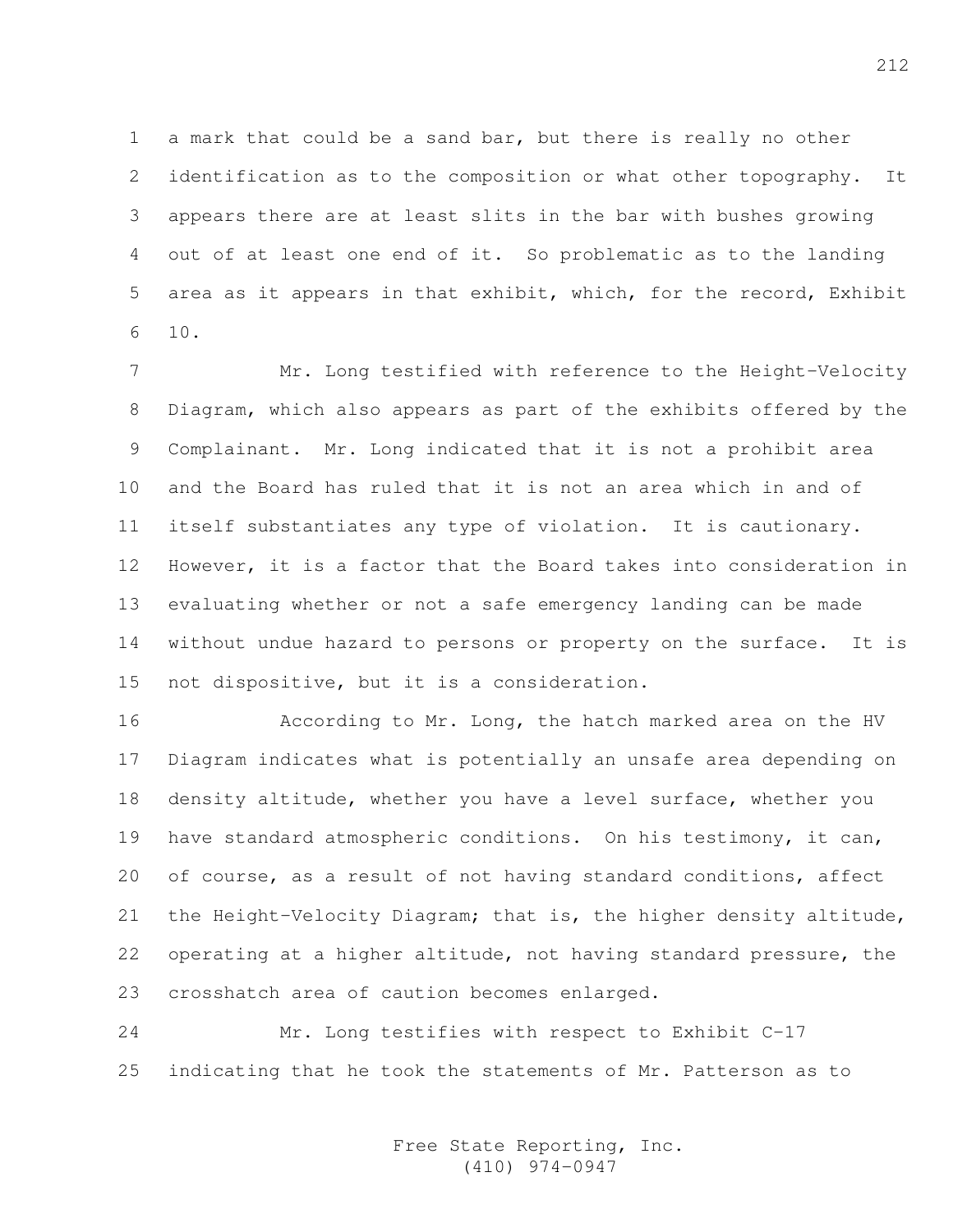1 Mr. Patterson's observations of the altitude and airspeeds of the 2 aircraft in question and that he, Mr. Long, plotted those on the 3 chart and concluded that the operation was, in fact, conducted by 4 the Respondent within the crosshatch areas of the Height-Velocity 5 Diagram. Similar testimony was offered by Mr. Long based upon his 6 consideration of statements made by three other witnesses -- 7 Miller, Mr. McCumber, I believe, was one of the names -- but, in 8 any event, plotting all of those, these are Exhibits 17 through 9 C-21. And in each instance, according to Mr. Long, the aircraft 10 was operating within the caution area, that is, the crosshatch 11 areas on the Height-Velocity Diagram.

12 It was Mr. Long's conclusion that upon consideration of 13 his investigation, statements, that the Respondent in fact had 14 operated in regulatory violation of the provisions of Section 15 91.119 and 91.13 of the Federal Aviation Regulations.

16 With respect to Exhibit C-5, Mr. Long testified that 17 from his observations of the photograph, that it appeared that the 18 aircraft, the rotorcraft, was being operated at about 40 to 50 19 feet above the surface of the river either in a slow flight or 20 hovering, and expressed in his opinion if the aircraft had 21 sustained a loss of power that a safe emergency landing or 22 autorotation could not be made, as the aircraft was over the 23 water, was inside the crosshatch area of the Height-Velocity 24 Diagram, and the terrain rounding on the edges of the river, on 25 the river banks, would show that it would slope up, that  $-$  and it

> Free State Reporting, Inc. (410) 974-0947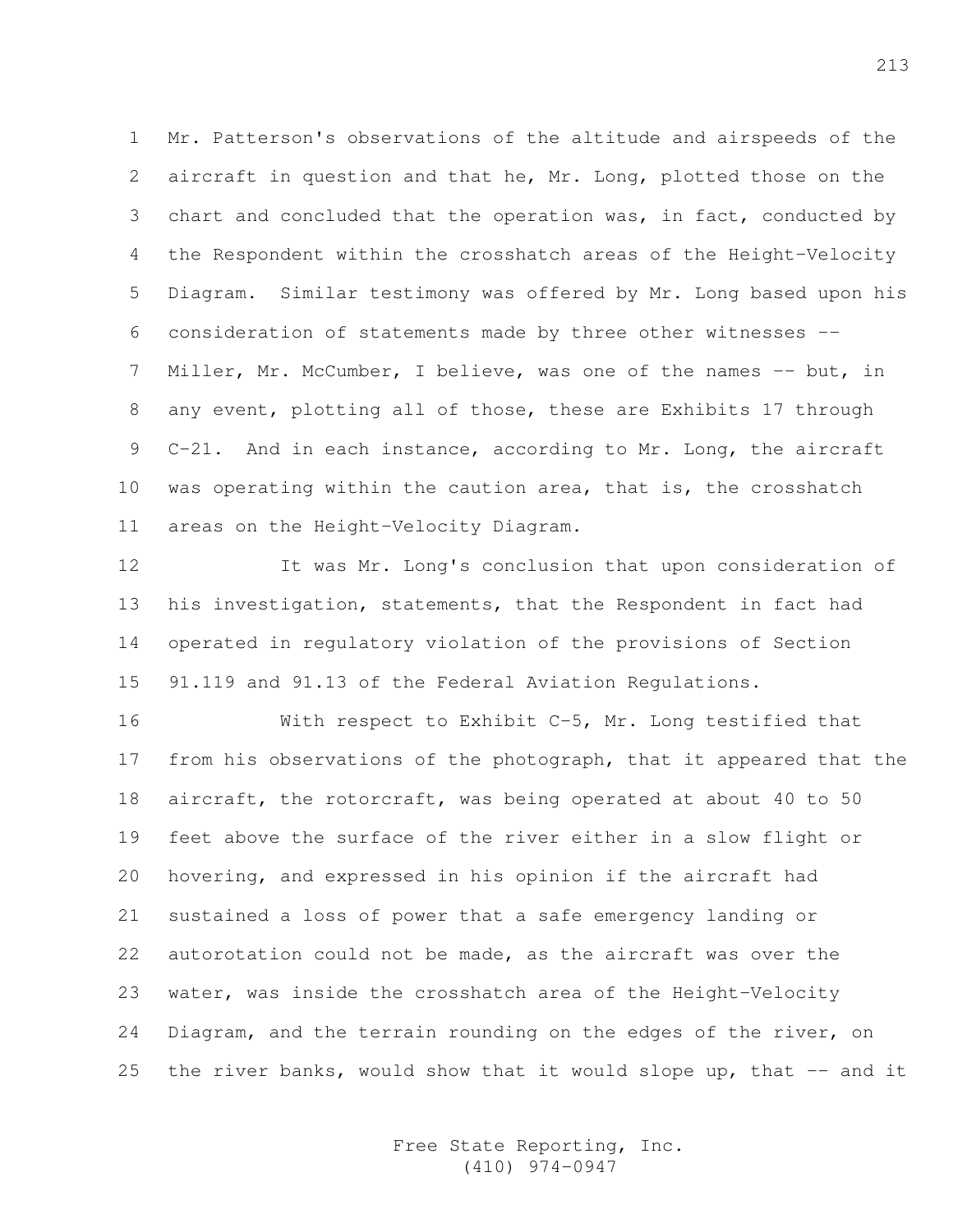1 is rocky with large rocks in the water, also -- that a safe 2 landing could not have been accomplished.

3 His opinion, that it was a hazard to the vessels in the 4 area, and there are both the powerboat, the tour boat, which 5 appears to have come downriver from where the helicopter is, and 6 there is at least two kayaks or rafts also in the vicinity. It 7 was Mr. Long's opinion that based upon that, that the operation 8 conducted was in fact a hazard to the vessels and persons in that 9 immediate area.

10 Reference to Exhibit C-6, which is another photograph, 11 Mr. Long opined that the aircraft appeared to be no more than 40 12 to 50 feet above the surface of the river, appeared to be moving 13 laterally, very slowly, and again would be operating within the 14 crosshatched area of the velocity diagram, and that no safe 15 landing could be made. There is a gravel area off behind the 16 helicopter, but again, there is no definitive statement as to the 17 composition of the topography other than Mr. Long stating, and it 18 was not contradicted, that it was a gravel area and very sloped. 19 And that behind the slope it goes almost to vertical.

20 Mr. Patterson also goes on in his testimony, which I will review, 21 and will refer to that area.

22 Without belaboring it, Mr. Long also testified with 23 respect to Exhibits C-7, C-8 and C-9 and essentially gave all the 24 same answers indicating heights varying from 25 to 30 feet, 25 operations being within the caution area of the Height-Velocity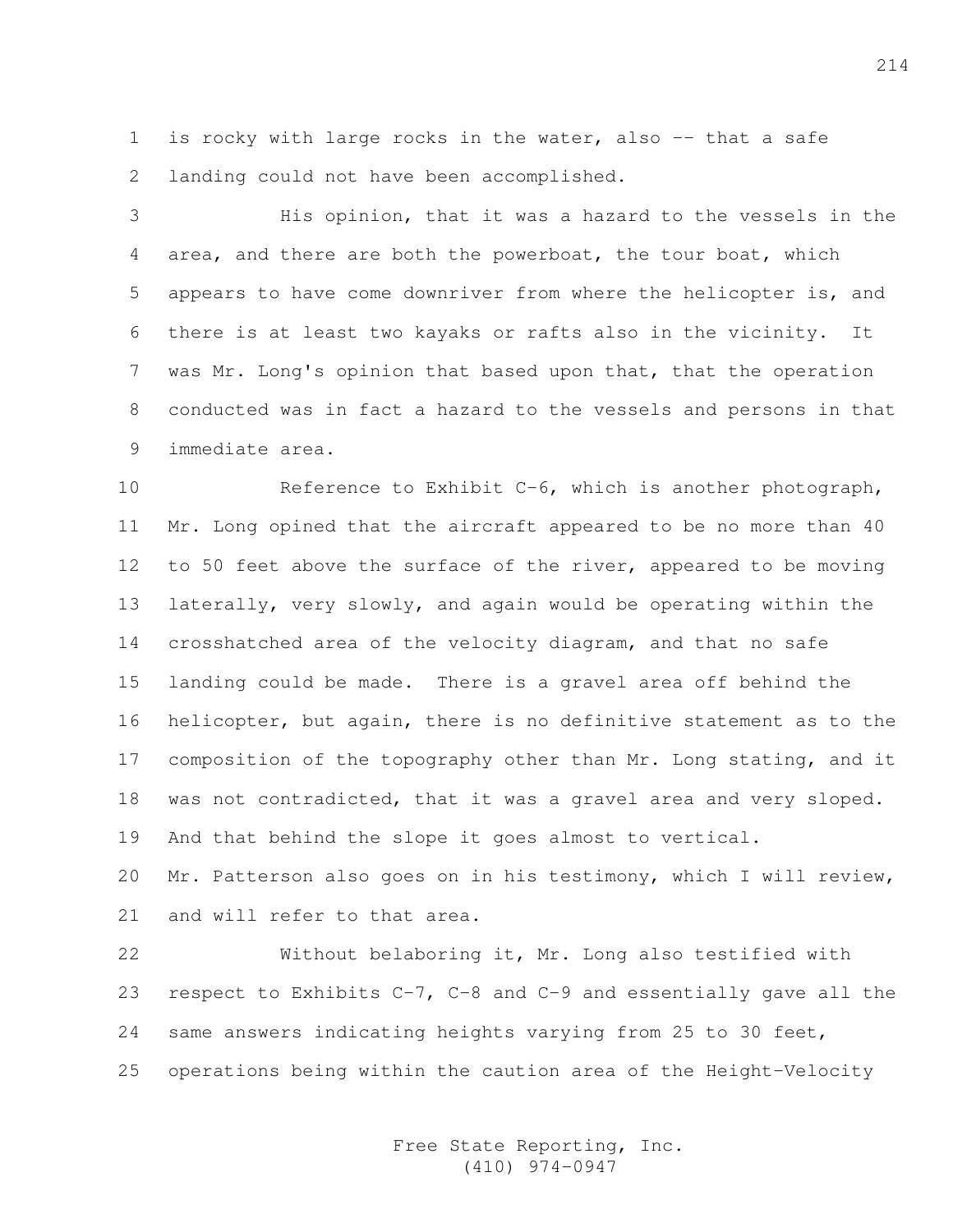1 Diagram, and that if there were a loss of power that the aircraft 2 probably would end up in the river, in the water. And 3 particularly with respect to C-8, it was highly unlikely that a 4 safe autorotation could be made into the water because of the 5 current and in his observation there was rocks under the water, 6 there was a bottom and it was not known how deep -- and nobody 7 testified how deep sections of this river where the operation took 8 place is -- and that the aircraft, if it was deep water, could 9 sink, roll over on its side and be taken down by the current.

10 On cross-examination, he conceded that he had never 11 flown an over-the-river route. And with respect to the crosshatch 12 area of the Height-Velocity Diagram, that it is not impossible to 13 do an autorotation if an aircraft is being operated within that 14 section of the HV Diagram.

15 Mr. Judge was also called by the FAA. He is also an 16 aviation safety operations inspector, has an impressive 17 background; indicated that he has at least 4,000 hours in the 18 Model D and E type helicopter at issue in this case, and over 5700 19 hours of flight time in series E and D. He indicated he has also 20 done autorotations in the Model D and E and has done, in fact, one 21 emergency autorotation.

22 With respect to the HV Diagram, which is Exhibit C-15 in 23 the exhibits, Mr. Judge testified that it was not exclusively used 24 for purposes of computation for takeoffs, but if the aircraft is 25 operated at higher power settings or in a hover, which is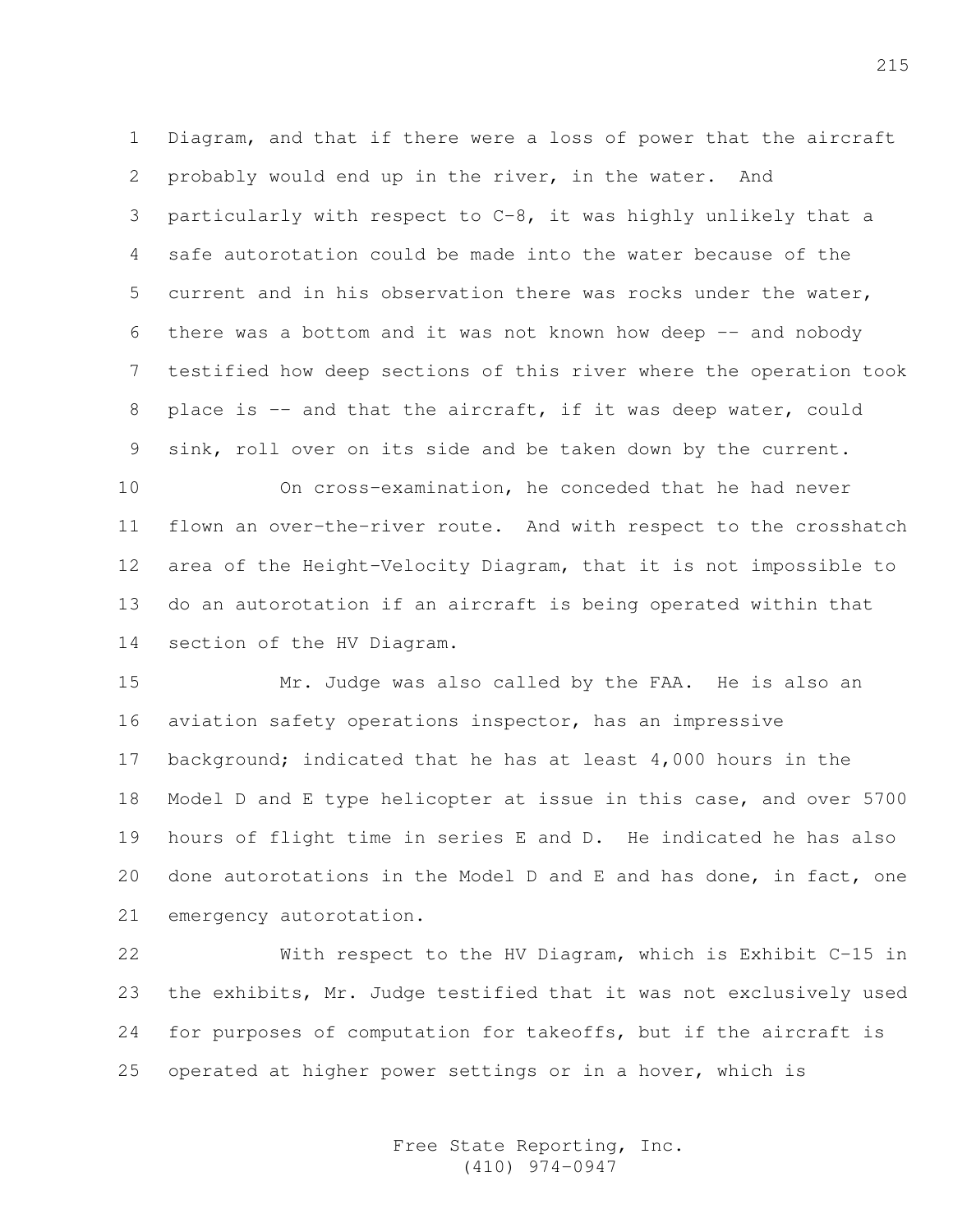1 essentially a vertical takeoff, if there is a loss of a rotor 2 speed, one must use this as a diagram. And I would agree with 3 that, that it is not simply for takeoff. If one is doing a hover, 4 it is essentially a vertical takeoff so consideration needs to be 5 given to the HV Diagram in that type of instance.

6 Mr. Judge also indicated that if an aircraft is hovering 7 25 feet off the surface and at a high RPM, you get a rapid decay 8 with a loss of thrust and it would all have a deleterious effect 9 on the ability to execute a safe autorotation. Also, that 10 hovering at 25 feet or up to 30 feet over a river, that a 11 successful autorotation is not contemplated as being successful if 12 one goes into the water with the aircraft.

13 With respect to Exhibit C-5, looking at the photograph, 14 his opinion was the aircraft would not be able to operate without 15 a violation of Section 91.119(a), and that the aircraft is 16 hovering and the effect of the loss of rotation would be landing 17 in the water. And if it was, in fact, a loss of the tail rotor, 18 the aircraft, because of gyroscopic forces, would be spinning when 19 it hit the water and therefore the hazard of disintegration of the 20 aircraft itself, not just the rotor blades and the tail rotor 21 blade also, one could not assure what would happen. There would 22 be a definite increased hazard because of the spin with the debris 23 thrown from the aircraft, and with the boat and kayaks in the area 24 it would be an undue hazard to persons or property on the surface. 25 He expressed no opinion with respect to Exhibit C-6.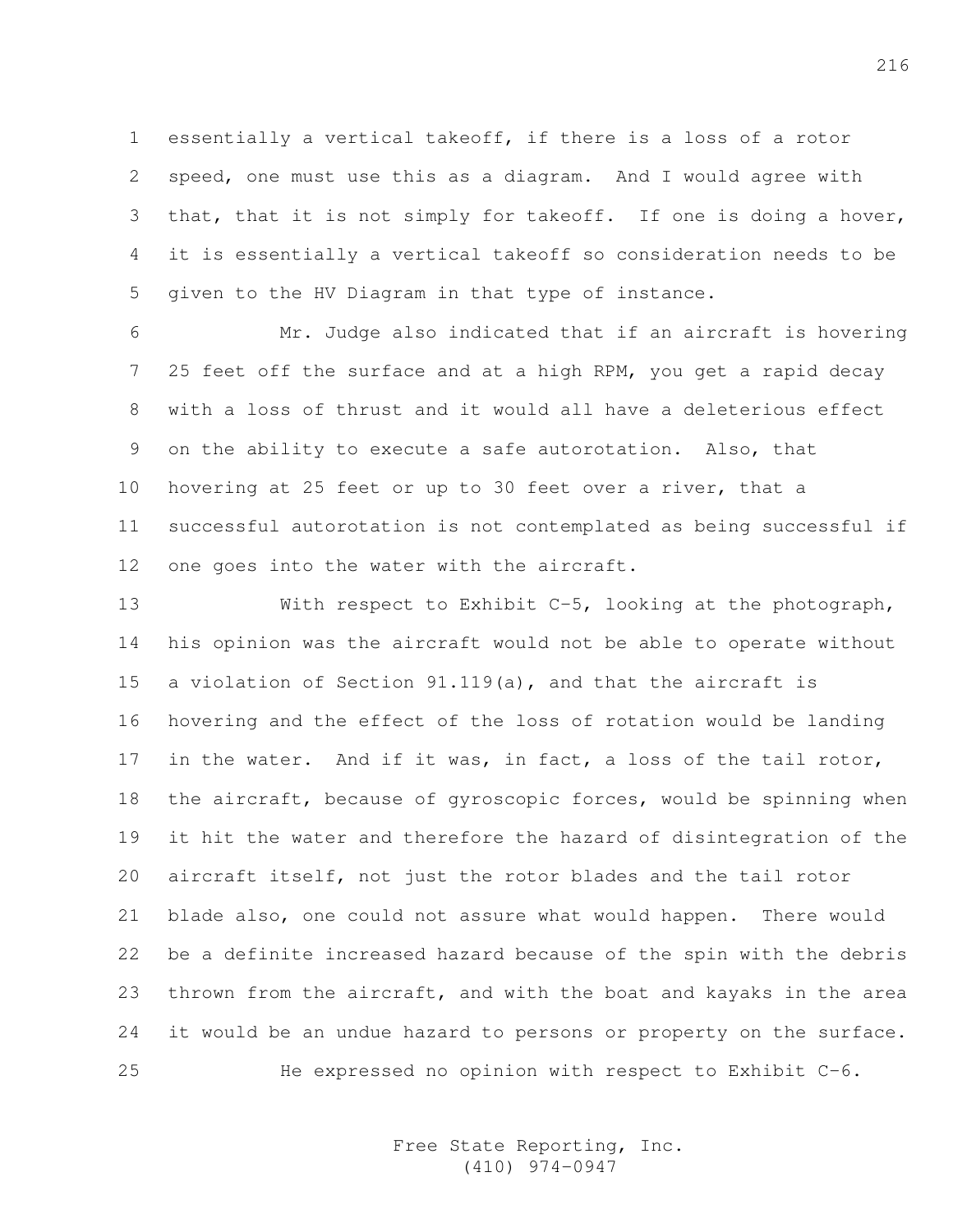1 However, with respect to Exhibit C-7, in his opinion the aircraft 2 was within the crosshatch area of the Height-Velocity Diagram, and 3 indicated to him from the photograph that the aircraft was at a 4 hover at about 40 feet, maybe moving at most 10 or 15 miles an 5 hour, and that if there was a loss of power the aircraft would 6 probably end up rotating into the river itself. It is the same as 7 testimony with respect to C-10.

8 On cross-examination, he indicated his opinion was in 9 fact simply based on photos, the testimony from Mr. Patterson, and 10 discussions he had with the aviation inspector, Mr. Long, 11 indicating, however, that he has done filming activities with 12 rotorcraft, has done bird count missions and fire missions.

13 Mrs. Filer was an employee with the Bureau of Land 14 Management. She is in law enforcement support. She and her 15 husband were off duty that day and apparently driving over the 16 Hellgate Bridge. On her testimony, she has a camera with her. 17 Even when she's off duty she pays attention to observe whether 18 there are any untoward events taking place on the river and that 19 on this occasion she came over the bridge, pulled into the kiosk 20 or graveled area, and she did observe the aircraft being operated 21 by the Respondent. And she took the photograph that was received 22 as Exhibit C-11.

23 According to her testimony she observed the aircraft 24 operated by Respondent to be flying low over the river and 25 therefore she stopped to watch. She said the aircraft was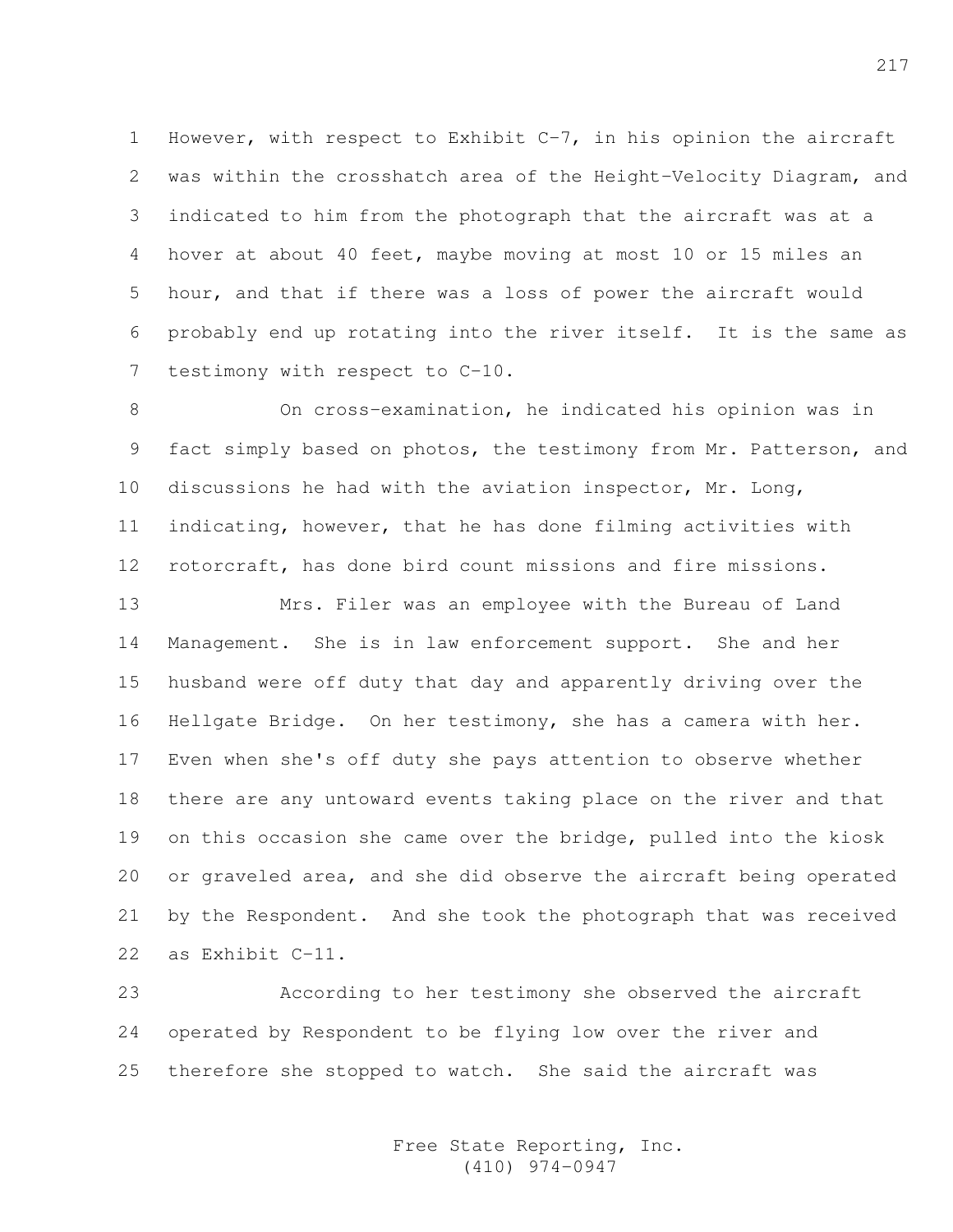1 operating very slowly, was in fact hovering and was about 25 feet 2 over the water, with a person filming in the aircraft in addition 3 to the pilot.

4 She stated, to her observation, the aircraft appeared to 5 be following a raft that had two people paddling, that the 6 aircraft flew up over the bridge and then descended on the other 7 side and continued down the river. She indicated that the area 8 from which she was making her observations was 70 to 75 feet over 9 the water giving exactly, according to a Google search, 73 feet to 10 the water surface and stated, uncontradictedly, from her 11 observation she was looking down on the aircraft; of course, 12 meaning the aircraft was below 73 feet. And there was no cross-13 examination.

14 Mr. Patterson lives in a residence alongside the river. 15 He sponsored exhibits beginning with  $C-2$ , which shows photographs 16 taken of the Rocky Riffle taken from a porch on his house that 17 faces the river, going through C-3. C-4, again, a picture taken 18 from his porch area.

19 With respect to distances from his porch, he stated that 20 his porch edge is about 200 feet from the river edge, and that the 21 terrain itself slopes down with gravel in that area with reef 22 rocks into the river itself, with the center of the river being 23 about 350 feet from the edge of his porch and the far bank of the 24 river being about 450 to 500 feet. He stated that along the edge 25 of the river, there are willows, small beach area of sand, and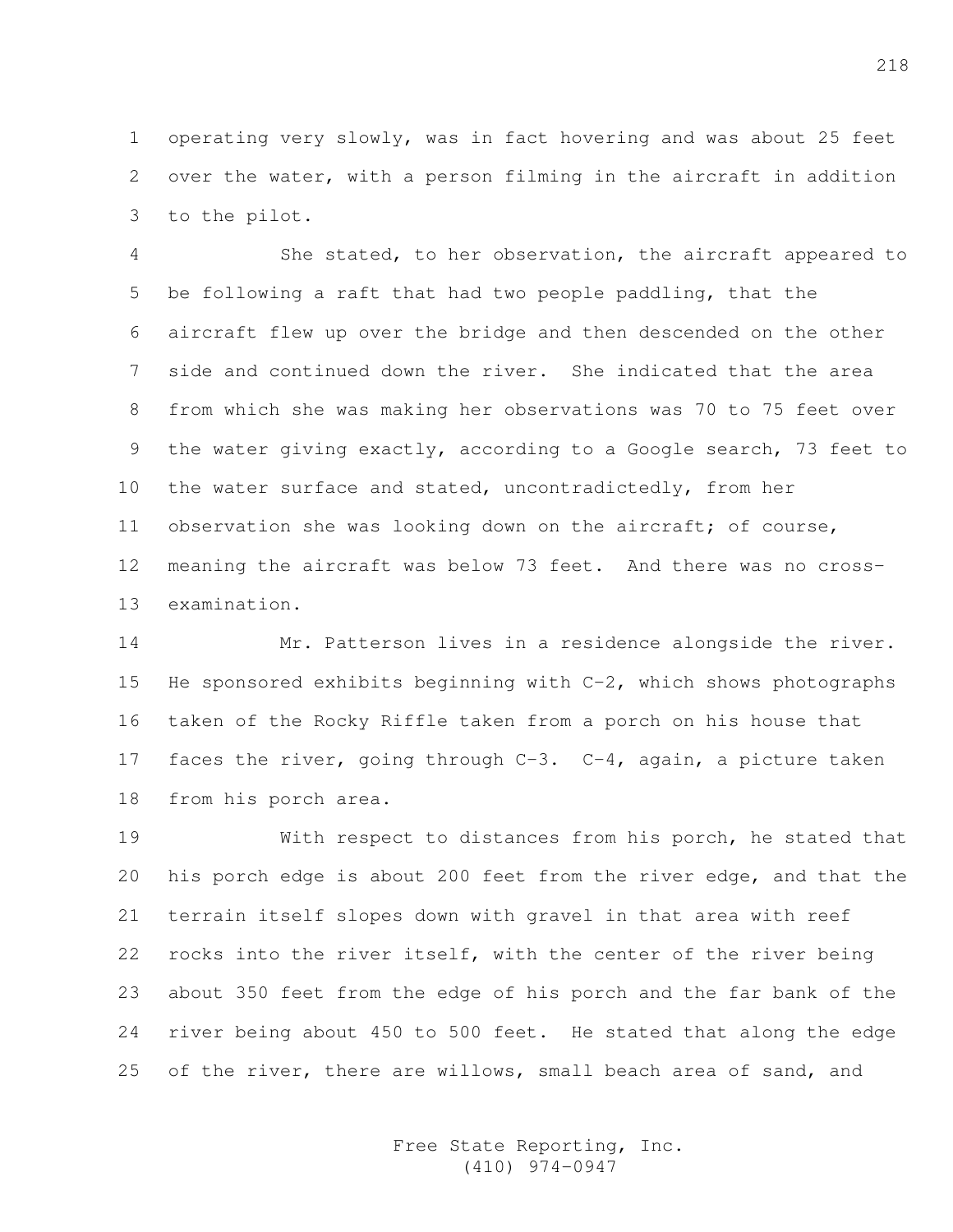1 that the terrain then slopes up very sharply with a very narrow 2 area of sand.

3 He apparently heard the noise of the tour boat itself 4 and the helicopter coming down towards his residence. According 5 to his testimony, he observed the aircraft to be offset from the 6 boat by about 75 to 100 feet. He could tell it was offside, you 7 know, to one side of the boat. He gave that estimation. He also 8 testified that he observed that the boat itself had stopped in 9 what he described as a pool area above the area where the 10 helicopter ended up. Helicopter apparently proceeded downstream 11 from the pool area, and then made a turn to face in the direction 12 of the boat that was awaiting in the pool area. And then this was 13 directly in front of his house, according to his testimony.

14 The aircraft stopped and the aircraft was in fact 15 hovering. He saw two people in the aircraft, one which had a 16 camera. The aircraft, according to Mr. Patterson, was hovering at 17 about 25 feet over the surface of the water. While the aircraft 18 was hovering, the boat then departed from the pool area, proceeded 19 down towards the aircraft, which was facing the direction from 20 which the boat was coming, and that the aircraft, as the boat 21 approached, lifted and the boat went directly under the aircraft, 22 after which the aircraft turned 180 degrees and followed the boat 23 downstream towards what would be indicated as the Lower Rocky 24 Riffle.

25 About an hour to an hour and a half later, Mr. Patterson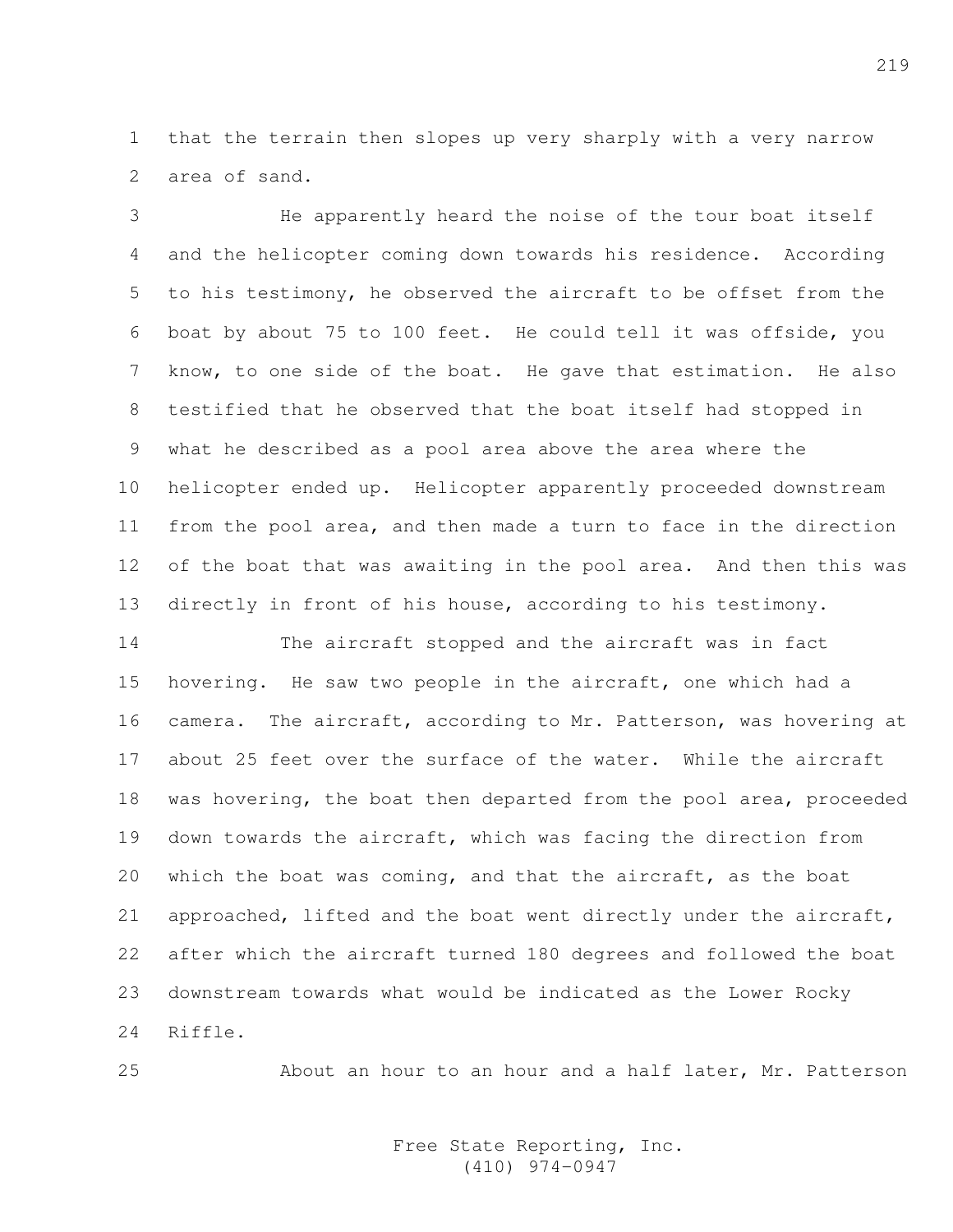1 indicated he observed the aircraft to come back up the river. He 2 took the photographs that are received as C-5 and C-6, stated that 3 he observed the aircraft to be operating alongside the jetboat at 4 about 20 miles an hour. And in the photograph C-6, he indicates 5 that the photo is with the aircraft more towards his house and was 6 not directly over the boat but is to one side, the distance that 7 he had already testified.

8 With respect to other objects or wildlife in the area, 9 he indicated based upon his having lived in this area and also 10 acted as a river guide for, you know, 20 years in this area, he's 11 aware of the fact that there are large birds nesting in the area, 12 ospreys, herons, apparently even eagles are to be expected to be 13 found in that area. On cross-examination, however, he concedes he 14 did not observe any ospreys or herons on the day in question to be 15 close to the aircraft in question.

16 However, with respect to the photography and a sense, 17 which I think is significant, he testified and it is not 18 contradicted, that the area behind the boat that appears in the 19 foreground of C-6, which is a white area with a little bit of 20 green vegetation in the middle, is a rocky area. It is not flat 21 but in fact it is sloped upward at 15- to 20-degree upslope, and 22 at the top of that there is a little brown area of sand. However, 23 according to his uncontradicted testimony, that sandy area also 24 slopes up at about 5 to 10 degrees, and that there are willow 25 trees which do appear in the photograph to border to the left side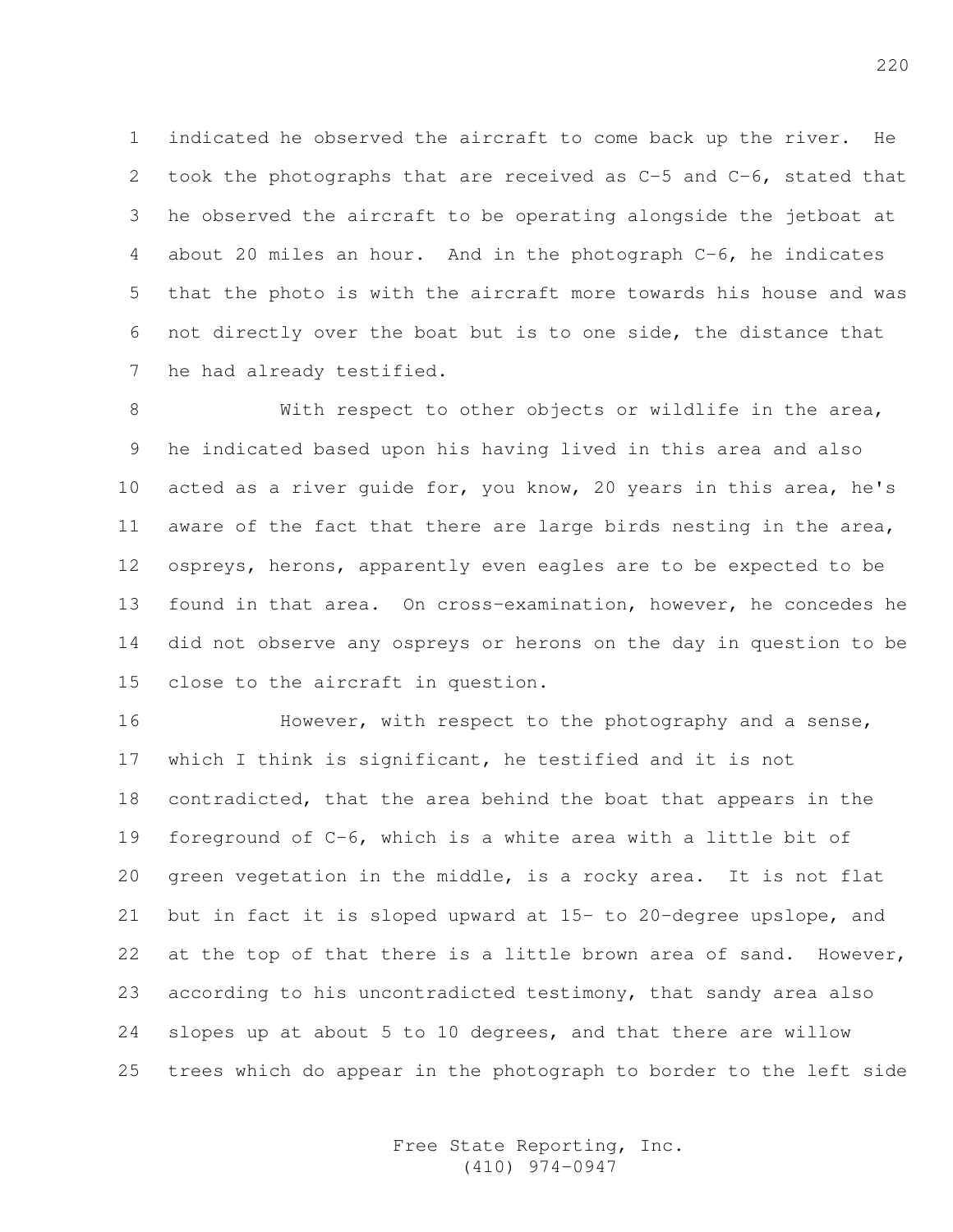1 of the white area and along the top of the sandy area and a little 2 bit larger -- I take it to be similar willow trees. right directly 3 behind the lower willow trees -- and then, of course, the much 4 larger trees behind that. As to the left side of the white area, 5 that slopes down from the view in the photograph into willow trees 6 or bushes and directly into the water. There is no real 7 embankment there.

8 Mr. Daily testified that he was a passenger on the boat, 9 on the left side of the boat. He indicates that he saw the 10 aircraft off to the side and to the front. It was waiting for 11 him, and indicating that the aircraft at its closest approach was 12 approximately 100 feet away from the boat. He testified that he 13 observed the aircraft to hover as we came out of the Hellgate 14 Canyon, as he described the area, with the aircraft hovering on 15 the left side. Testified it was a large rock which they had to 16 come around.

17 He testified that the helicopter was operating close 18 enough to the boat in which he was seated, on the side away from 19 him where the helicopter was located, that he could actually feel 20 the downdraft from the rotorcraft, and then he in fact made a 21 statement to one of his passengers quoting, "Holy cow, it," 22 meaning the aircraft, "is pretty close."

23 On cross-examination he stated that he did recall seeing 24 herons flying in the area. However, that he did concede there 25 were communications between the aircraft, and apparently the boat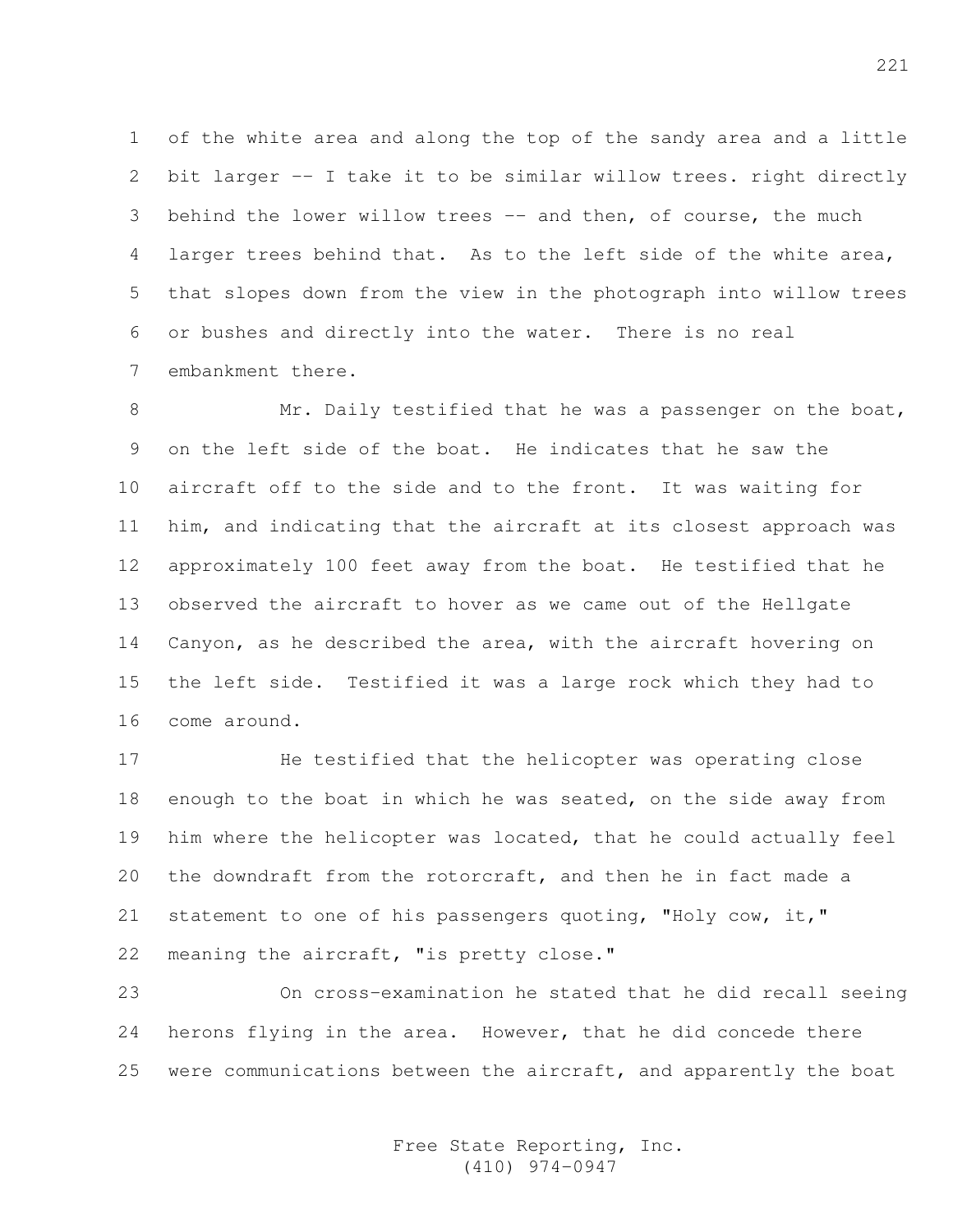1 operator had a headset on and there was someone else also with a 2 radio. That is the testimony of the Complainant's case.

3 Turning to the Respondent's case, Mr. Craig Morrison, 4 Respondent, testified on his own behalf. He indicated that he has 5 about 5,000 plus hours in this type of aircraft and that he has 6 flown both E and D models, both 500 and 600 series. He has flown, 7 by his testimony, flown over this area dozens of times and filming 8 missions all over Oregon and California, some at low altitudes and 9 some at high altitudes, and was in fact operating the aircraft 10 June 30, 2010.

11 With respect to Exhibit C-6, Respondent testified that 12 as far as making any type of landing, that there was areas off to 13 the side which were not viewed in the photograph Exhibit C-5 14 itself.

15 With reference to C-6, he indicated that if he had 16 experienced a power loss that he could autorotate to an area in 17 between the sand and the water; however, again, there is no 18 indication from him as to what the topography of that area is. 19 The only uncontradicted testimony of Mr. Patterson is this is a 20 sloping area of 15 to 20 degrees and the sandy area of 5 to 10 21 degrees. Meaning the helicopter would be landing at a tilt if it 22 lands at all, which, again, with that testimony and not indicating 23 how he would take into consideration the topography, testimony as 24 to a safe autorotation without undue hazard is problematical. 25 With respect to the HV Diagram, Respondent testified in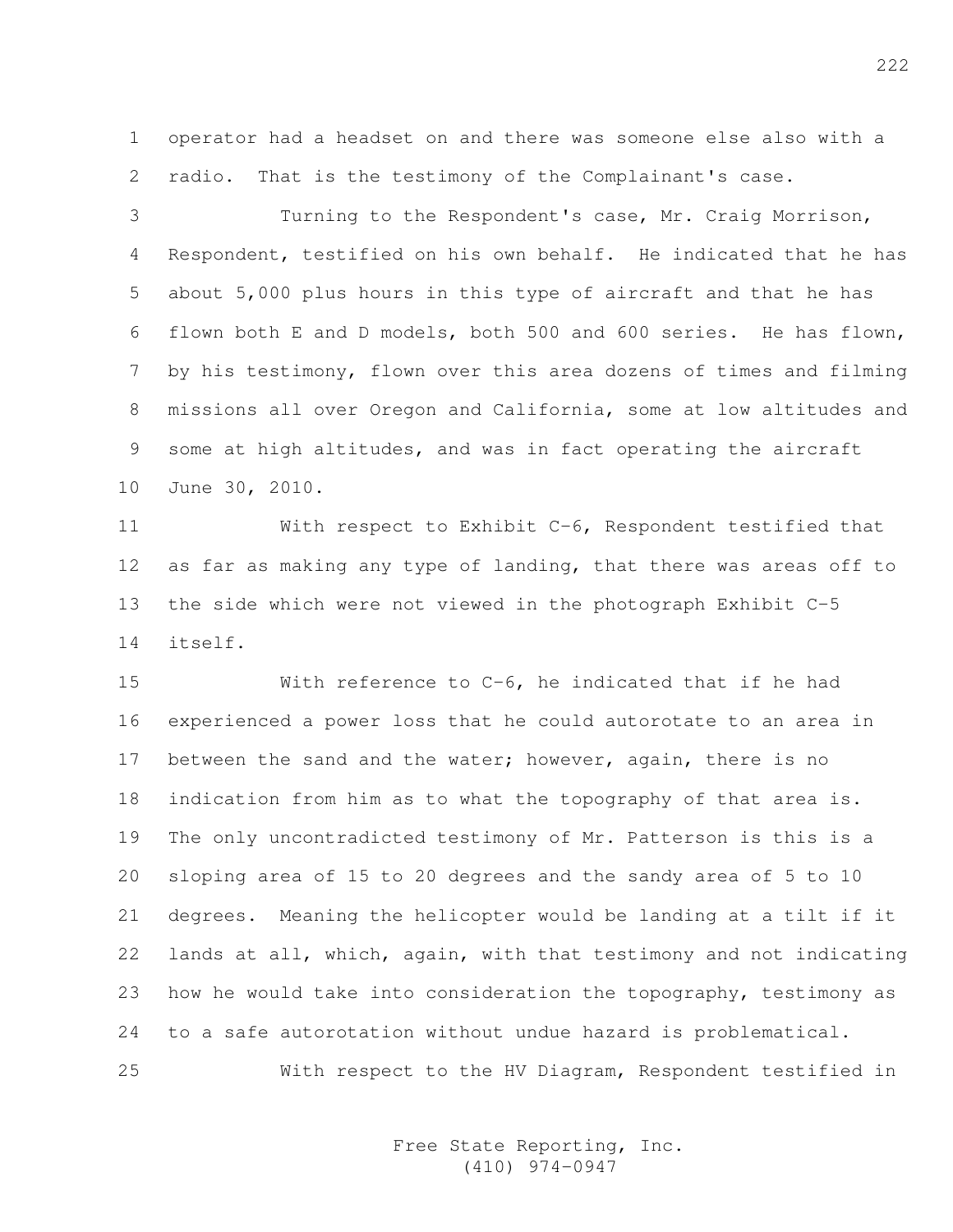1 his opinion it applies only for purposes of takeoff. However, I 2 have already discussed my view of that, and I do accept it as more 3 credible that hovering is essentially a vertical takeoff and that 4 the aircraft must take into account cautions for operations within 5 that crosshatch area.

6 With respect to C-7, Respondent indicated that he 7 couldn't say at what altitude he was operating at that time, and 8 that if he had autorotated to an area that it was not within the 9 photograph.

10 I will simply comment here that with respect to 11 Respondent's testimony as to where he would be able to autorotate 12 to a safe landing other than in the river itself, his testimony 13 was it was always some area that was not depicted in any of the 14 photographs. He brought in no other evidence to establish where 15 these areas were or how far away they would have been from where 16 the aircraft was, in fact, depicted in the exhibits. So I take 17 that testimony as being not entitled to substantial weight.

18 And to underline that, Respondent testified with respect 19 to Exhibit C-8 that, while he wasn't in a hover, he was at an 20 altitude of about 40 to 50 feet and that he had somewhere -- that 21 was his word that he used -- somewhere outside the parameters of 22 the exhibit that he could autorotate to. Again, that is not 23 definitive testimony.

24 With respect to Exhibit C-10, he states that he was 25 moving across the river from side to side and that he  $-$ - well,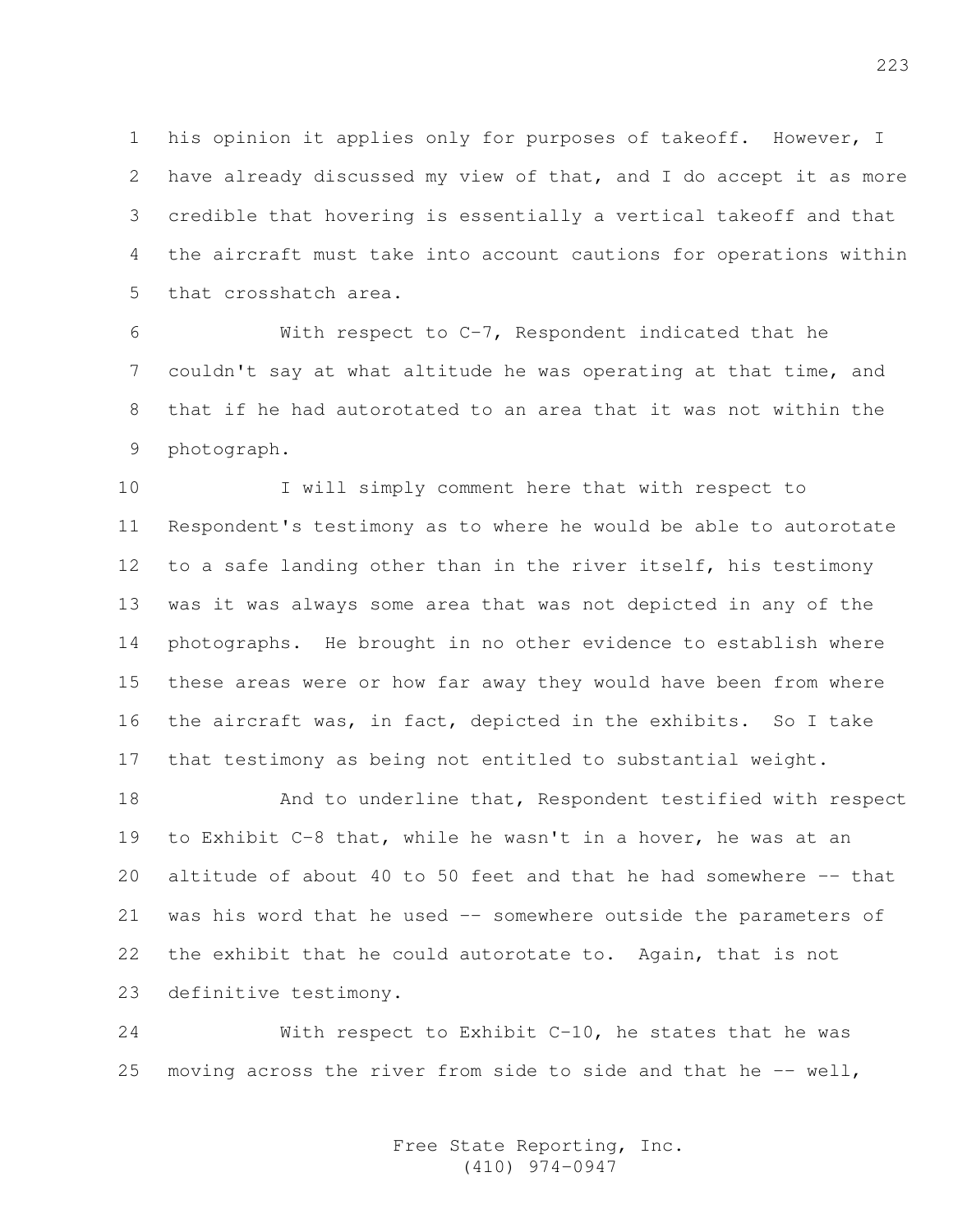1 that he probably had an area in front of him to which he could 2 autorotate. Again, has nothing definitive from the Respondent as 3 to any area, either in the photographs or on his testimony, 4 defining exactly where he would autorotate in the event of an 5 engine failure.

6 Lastly, he expressed his opinion that at no time during 7 the course of his operation did he constitute a hazard to persons 8 or property on the surface in the event of an engine failure or 9 that he operated in a careless or reckless manner during the 10 course of that entire operation.

11 On cross-examination, reference was made to prior 12 deposition testimony which, one of the testimony without 13 belaboring it, did appear to me to impeach him, since his 14 testimony on the stand today, with respect to Exhibit C-7, is not 15 consistent with the testimony that he gave with the deposition.

16 Mr. Miller was called to testify. He was a passenger in 17 the boat. He testified that the rotorcraft had never flown 18 directly over the boat. He was completely vague on any lateral 19 distances, in fact, indicating he would not be able to estimate 20 lateral distances that the rotorcraft had been operating from the 21 boat.

22 Mr. Mark Friskel was received as an expert to testify in 23 this trial. He has an airline transport pilot's certificate with 24 rotor designation. He is a private pilot single engine land. He 25 is a certificated flight instructor for rotor and instrument. He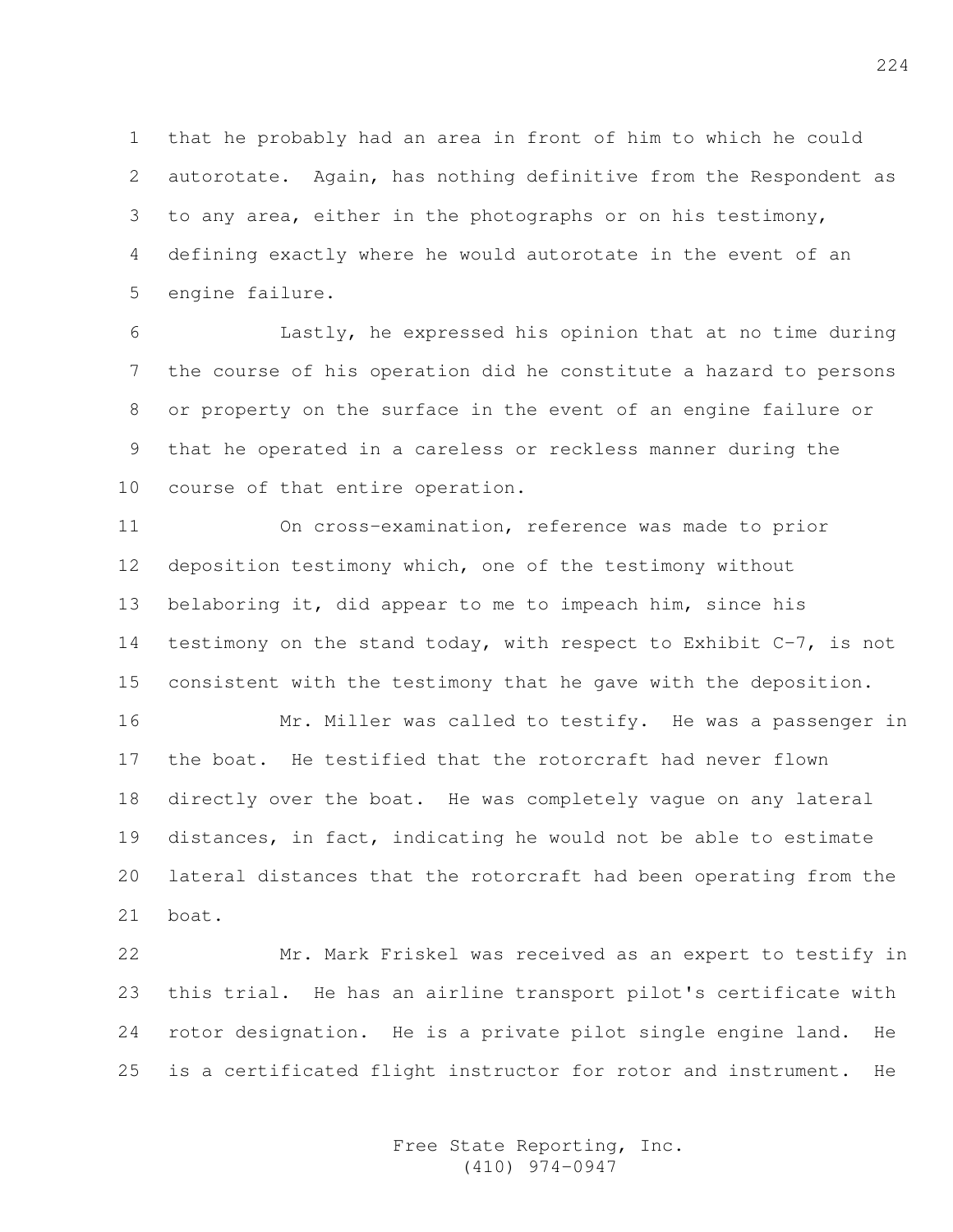1 has 14,000 plus hours, and has operated 28 different types of 2 rotorcraft.

3 His testimony is based upon his review of the 4 deposition, listening in the courtroom today as to the testimony. 5 And looking at Exhibit C-5 he estimated that the aircraft was 6 operating at about 35 feet or a bit higher, but within the 7 crosshatch area on the Height-Velocity Diagram. In his opinion 8 that the operation did not constitute a hazard to a person on the 9 ground but that possibly it would have been a hazard to the 10 Respondent himself because of where he would need to autorotate.

11 Mr. Friskel testified in his opinion the Height-Velocity 12 Diagram is restricted to takeoff through a clear area, however 13 that it could be applied to other circumstances, that is, other 14 circumstances of flight operations. So that while it is a Height-15 Velocity Diagram, which is a reference and is shown in the 16 exhibits to takeoff, it can be correlated to operations in other 17 circumstances as a caution that it is something that the pilot 18 should take into consideration.

19 With respect to other exhibits, his testimony was to 20 altitudes of operations of 30 to 40 feet. C-7 is, in his opinion, 21 an altitude of about 20 feet, which he indicated was a guess, slow 22 hover with at best maybe 10 to 18 knots of possible wind. As to 23 airspeeds, an altitude that he couldn't tell other than possibly 24 30 feet, airspeed he could not tell. C-9, estimated the altitude 25 of about 20 feet with a slow airspeed. C-10, he indicated in his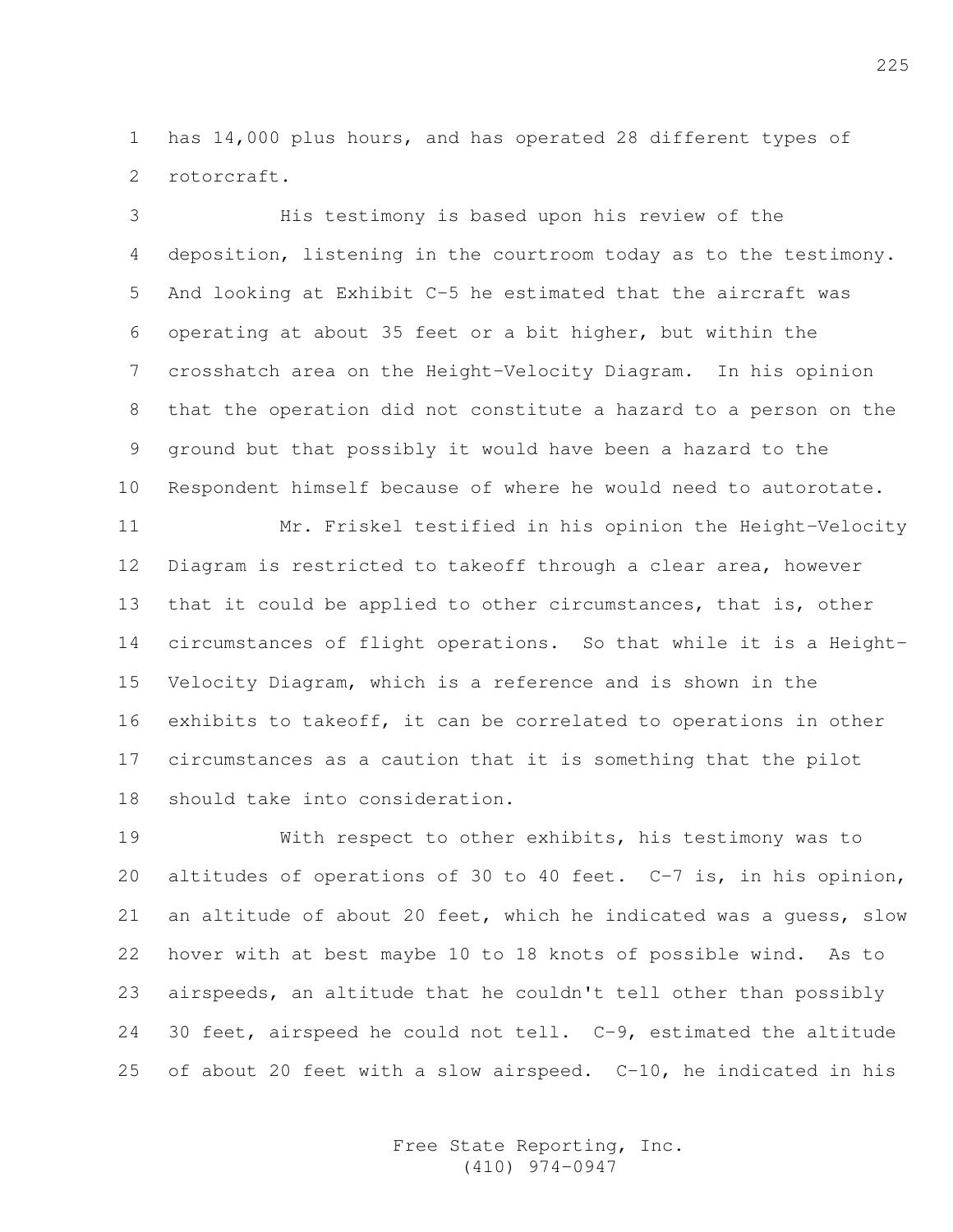1 opinion the aircraft was about 1500 feet and within the Height-2 Velocity Diagram. However, in his opinion as he expressed it, at 3 no time did the operation as he viewed it and gleaned it from the 4 testimony in depositions was operated by the Respondent in 5 violation of any applicable provisions of Sections 91.119 and 6 91.13 of the Federal Aviation Regulations.

7 Mr. Shawn Adams also testified on behalf of the 8 Respondent. He was in the aircraft in the back seat and 9 apparently the one that was there as the photographer. According 10 to his testimony the closest to the boat was, in the Hellgate 11 area, was no closer than 100 feet. So Mr. Adams places and 12 confirms some of the testimony of the Complainant as to the 13 distance of 100 feet. And that is the distance from Hellgate area 14 to the Galice store and from the Galice Store up to 15 Mr. Patterson's house. Again, Mr. Adams indicated the closest 16 would be 100 feet between the rotorcraft and the boat.

17 As to any rafters or kayakers that were in the water, 18 that they came along the way, in his opinion they took evasive 19 action to avoid those objects. Mr. Adams did indicate on cross-20 examination that, in fact, he holds a pilot certificate, 21 helicopter, and has about 350 hours.

22 Mr. Rice was the final expert witness called by 23 Respondent. He holds a commercial rotorcraft single engine multi-24 engine land instrument rating, has  $11,000$  hours and in excess of, 25 I think it is 2,000 hours in the MD500, 600 series. And I --

> Free State Reporting, Inc. (410) 974-0947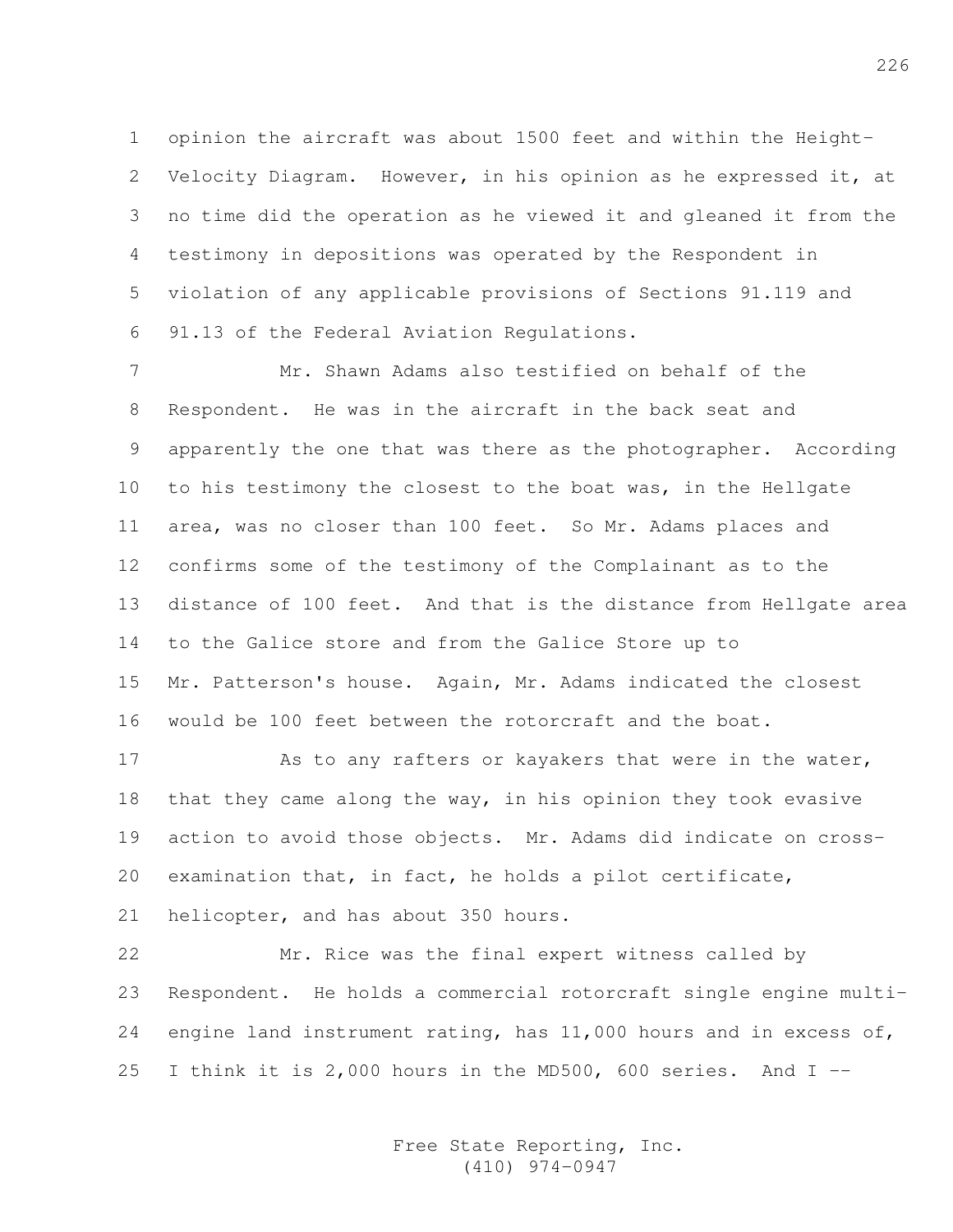1 forgive my scribbling -- it is either 2000 or 200. In any event, 2 that is a significant number of hours. He is familiar on his 3 testimony with the area as depicted in Joint Exhibit 1, which 4 includes the section of the river we are concerned about here from 5 the Hellgate Bridge up through Mr. Patterson's residence.

6 He indicated that he based his testimony on the review 7 of the investigative report compiled by the Federal Aviation 8 Administration, all of the depositions that were taken within the 9 last 2 weeks and as late as this last Friday, and that he 10 recognizes the area in C-6. He indicates there is a large rocky 11 area off to the backside as it appears in the photograph. The 12 aircraft on his estimation appears to be about 75 feet, and he did 13 not know what airspeed the aircraft could have been operating.

14 With respect to C-9, he indicates that the aircraft is 15 at least 75 feet with an open area behind him that he would be 16 able to autorotate into. However, again, there is no indication 17 what the composition of that open area is. There is an open area 18 beyond the line of trees along the river bank, but, again, there 19 is no testimony to describe the area itself.

20 With respect to C-6, he indicates that the aircraft is 21 possibly operating within the hashed area of the Height-Velocity 22 Diagram. However, on his testimony, it is that the Height-23 Velocity Diagram applies only to takeoff and in no way applies to 24 any other type of flight regimes. This, of course, is 25 contradictory to the testimony of the Respondent's other expert,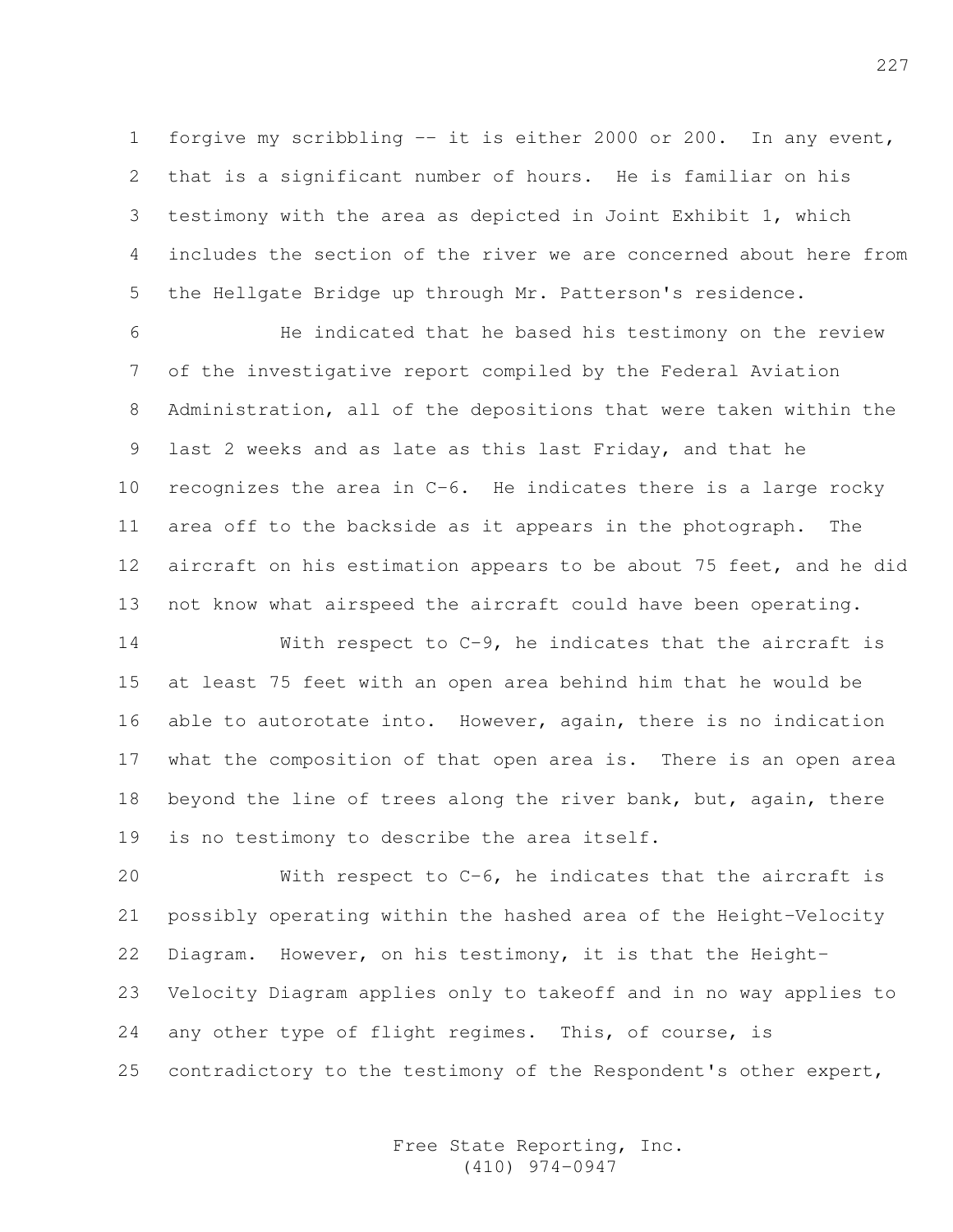1 Mr. Friskel, who testified that the Height-Velocity Diagram could 2 be applied to other flight regimes and circumstance and, of 3 course, the testimony of Complainant's witnesses. I take that 4 into account in evaluating the testimony.

5 Lastly, Mr. Rice opined that in his opinion, based upon 6 the information that he reviewed, that the Respondent never 7 operated the regulatory violation of the operative provisions of 8 Section 91.119 or 91.13 of the Federal Aviation Regulations.

9 That, gentlemen, is my understanding of the pertinent 10 evidence offered in this case. The burden of proof, of course, 11 indicates, rests always with the Complainant who must sustain that 12 by a preponderance of the reliable and probative evidence.

13 In this instance I also must make credibility 14 determinations and I have made them in my observation of the 15 demeanor of the witnesses, taking into account the testimony given 16 by the witnesses as to their experience and to the experience as 17 shown in the curriculum vitaes that were offered with respect to 18 the various witnesses who have testified as experts in this case.

19 Based upon that I would attach or indicate more weight 20 to the testimony offered by the Complainant's witnesses, Mr. Long 21 and Mr. Judge. As I indicated, I did find a contradiction between 22 the Respondent's two expert witnesses with respect to the Height-23 Velocity Diagram, although they did agree that there were no 24 regulatory violations. However, I do take that into account in 25 assessing the weight of their testimony.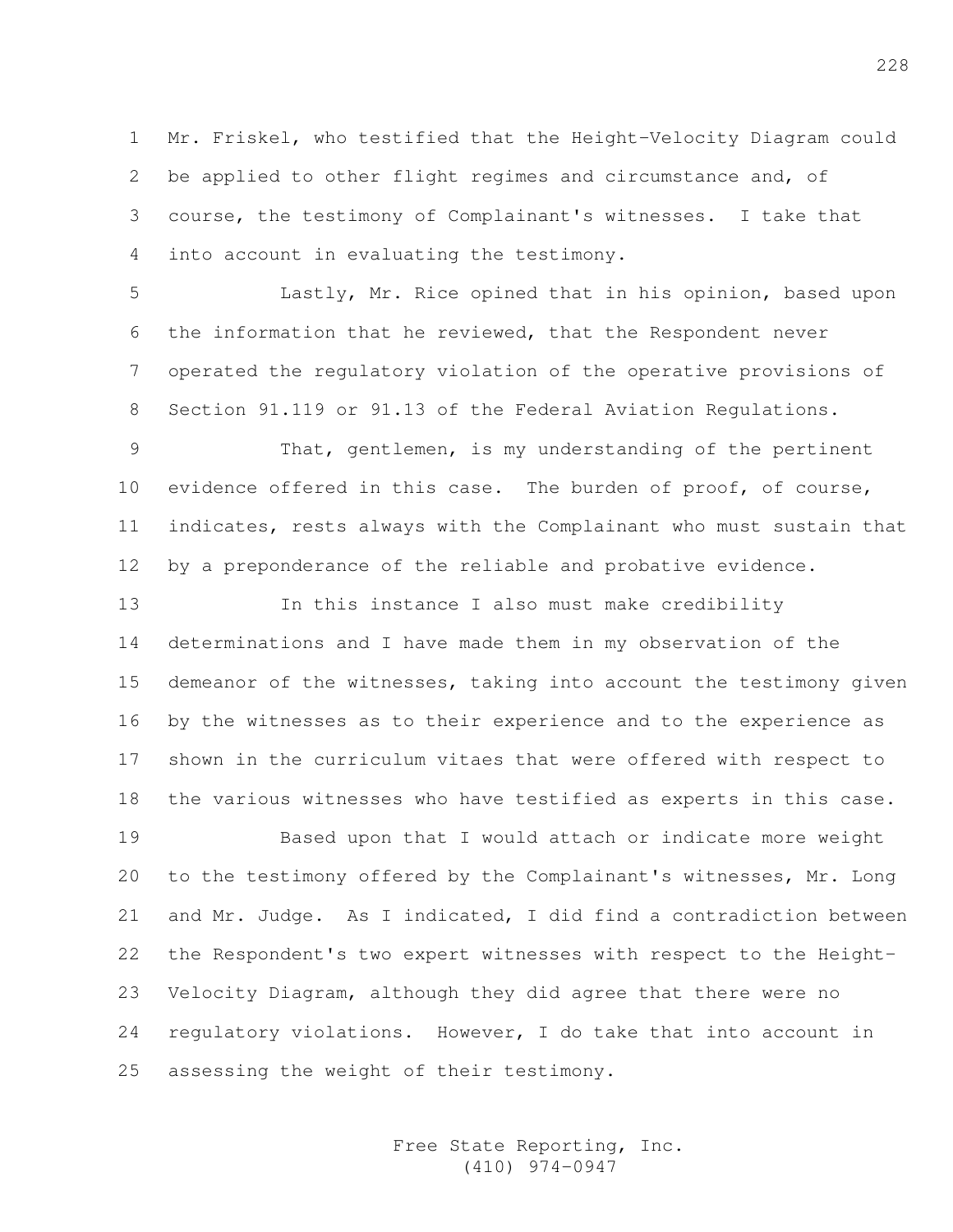1 The Height-Velocity Diagram is not dispositive in this 2 case, however it is a factor that the Board has in its decisions 3 taken into account. And on the evidence in front of me it is a 4 factor to be taken into consideration in this case. There was no 5 testimony as to whether this aircraft was operating in standard 6 conditions. And, of course, the Board has also indicated in 7 Administrator v. Reynolds, while the burden of proof is on the 8 Administrator to show that a landing engine out presents an undue 9 hazard, that is defined as an unreasonable risk.

10 The Board went on in amplifying its prior decision in 11 the Administrator v. Michelson case, that an unreasonable risk is 12 a risk that a reasonable and prudent pilot would recognize and 13 avoid. And to assessing whether the risk is reasonable or 14 unreasonable, you take into consideration weather conditions, the 15 topography of the area, the space, whether it is confined such as 16 within river banks, the presence of people or other objects that 17 might be in the area of the flight operations itself.

18 With respect to Mr. Patterson's testimony, which was 19 really not contradicted, the aircraft was essentially hovering 20 directly across from him as he was standing on the porch. And on 21 the testimony of the Respondent's expert, really in all of these 22 instances, the only autorotation that they really testified to in 23 the majority of instances would be an autorotation into the river 24 itself. But, again, there is no testimony other than that given 25 on the part of the Complainant that this river has a current in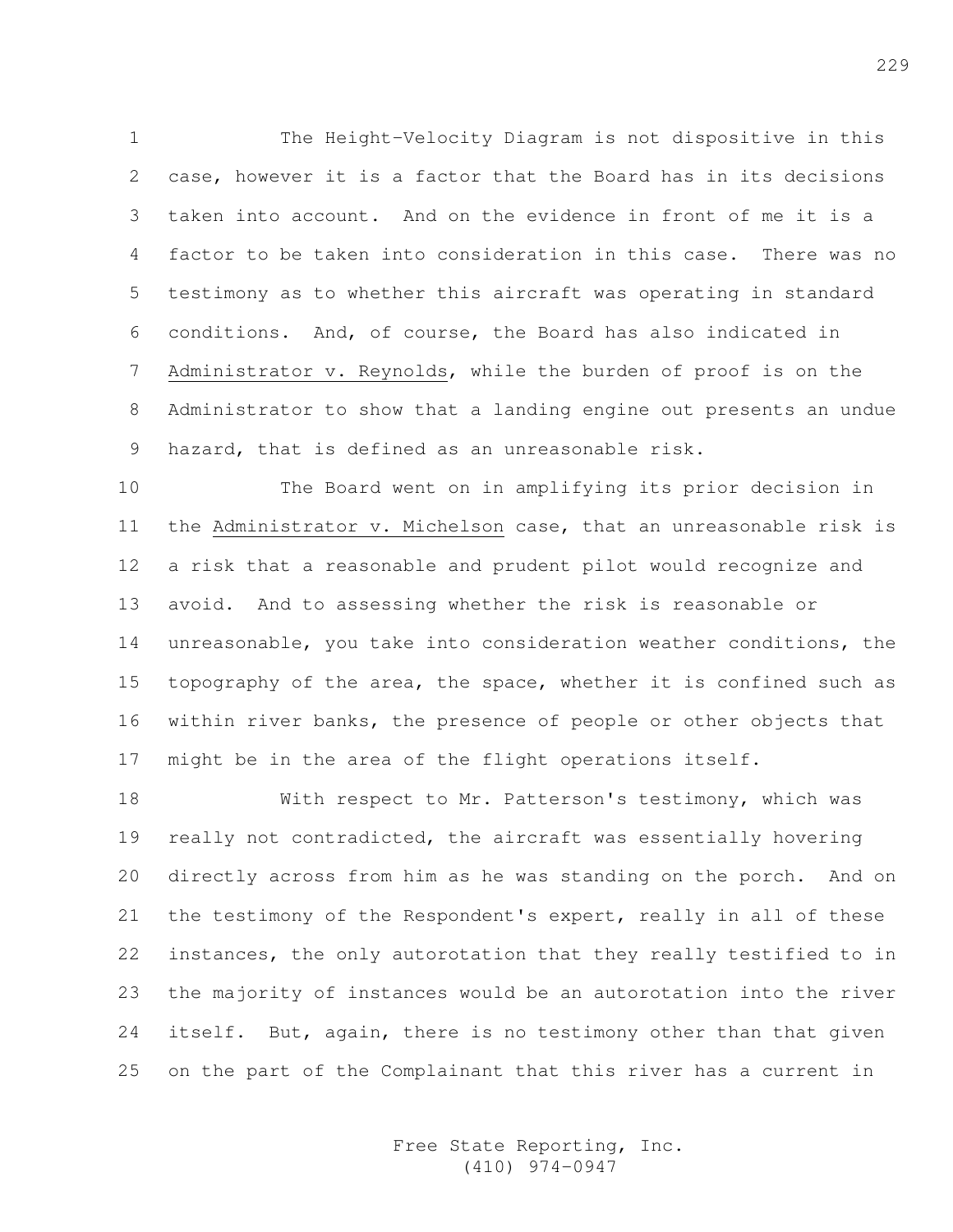1 it. Mr. Patterson also testified that it is rocky. And we have 2 an upper and lower Rocky Riffle, and one can see the rapids, the 3 water foaming in the area.

4 Again, with respect to particularly C-6, Mr. Patterson's 5 testimony is that the white area is a rocky area. It is a sloped 6 area. The sandy area which has bushes or willow trees, small 7 ones, growing into it is also a sloped area and there are trees, 8 willow trees surrounding it. Off to the side, that was pointed 9 out by one of the Respondent's experts as an area of autorotation, 10 is an area of trees with a slope into the river.

11 There was also testimony on the Complainant's part which 12 was not contradicted that the river includes channels with rocks, 13 so that it is not a wide open space without obstructions in it. 14 And, again, there is no indication at any of these instances what 15 type of topography is under the river's surface. Is the aircraft 16 coming down into deep water? Is it coming down into sandy bottom, 17 soft, so that the aircraft is going to rollover or be carried away 18 by the current? None of that was explained on behalf of the 19 Respondent.

20 Testimony which stands in front of me is that this 21 aircraft was being operated at low altitudes, 45, 50 feet. 22 Ms. Filer testified she was looking down on from it her point of 23 73 feet up, with paddlers in the area in which the helicopter was 24 operating. From the testimony of Mr. Daily and the testimony 25 received, it appears that this rotorcraft was being operated at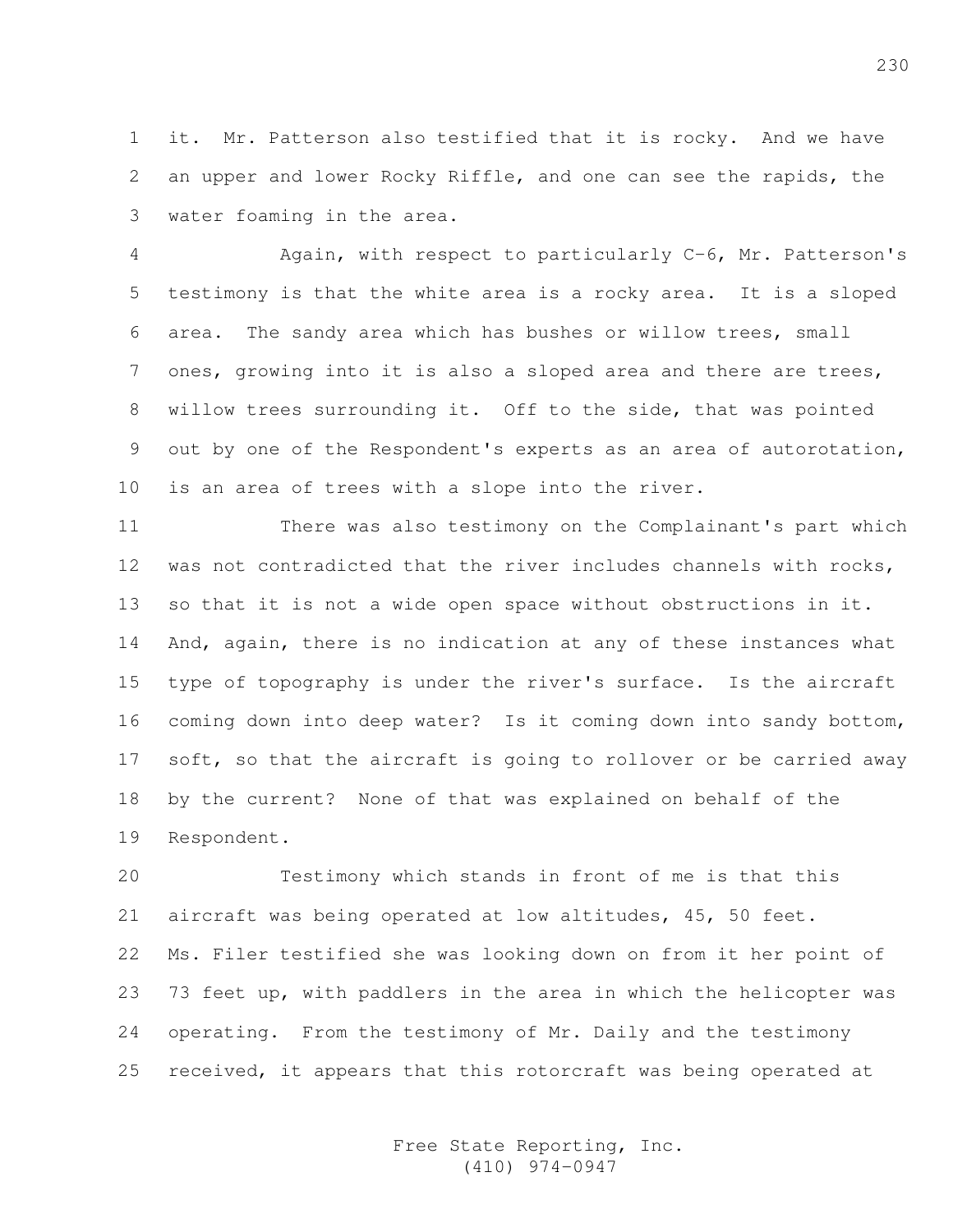1 least within 100 feet of the boat.

2 In my view, therefore, on the weight of the probative 3 and reliable evidence by a preponderance, it does establish to my 4 satisfaction and in concert with the Board precedent, such as 5 Administrator v. Michelson, 3 NTSB 3111, 1980 case; Administrator 6 v. Reynolds, 4 NTSB 240, a 1982 case, that the Respondent's 7 operation of the aircraft in the area, taking into account there 8 is no indication as to standard conditions -- we have a rugged 9 terrain, there's rocks, we don't know what's under the water 10 surface, water rotation into the water itself, unknown bottom 11 conditions, unknown rocks under the water, yes or no, being within 12 100 feet, and we don't know which direction the helicopter could 13 lose its power, whether it is going to come straight down or veer 14 towards the boat or away from the boat -- in my view there has 15 been no really acceptable objective evidence offered by the 16 Respondent as to suitable autorotation areas other than into the 17 river itself.

18 Contrasted to the testimony offered by the Complainant's 19 witnesses, particularly with respect to Exhibit C-5 and the white 20 area, sloped area, that there is no suitable water autorotation 21 area, whereas if the helicopter had, in fact, experienced an 22 engine loss, that the operation could have been conducted without 23 hazard to persons or property on the surface, that is, persons in 24 the boat or paddlers and kayakers that were in the water; and, of 25 course, even to Mr. Patterson who was on his deck with the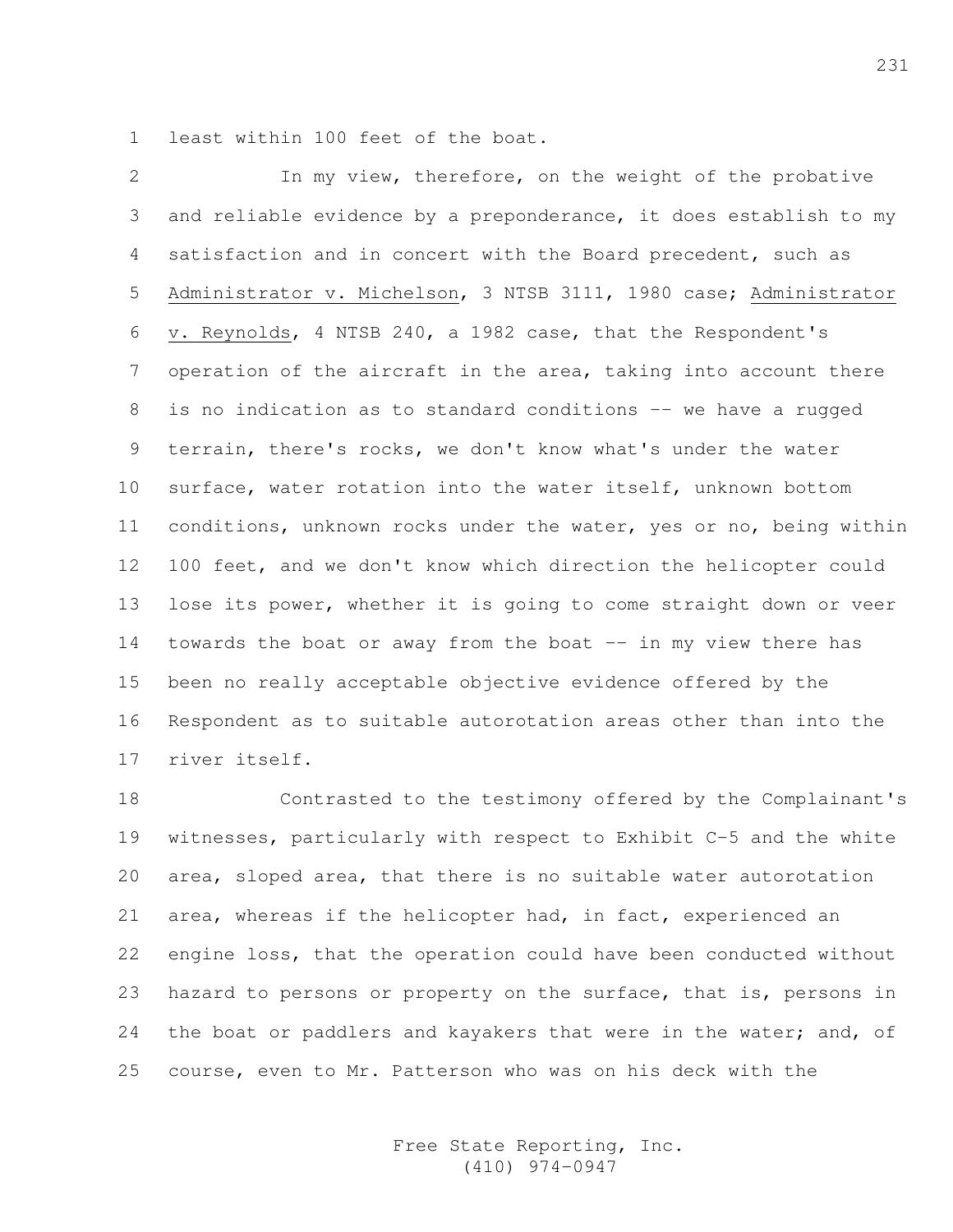1 helicopter operating at low altitude directly across from him and 2 in the area as described by Mr. Patterson with topography.

3 I also find that on the preponderance of the evidence in 4 front me that the Respondent could not have executed an emergency 5 landing without undue hazard to persons or property on the 6 surface. And an undue hazard is a hazard which a reasonable, 7 prudent pilot I think would have recognized. And on his 8 testimony, knowing this area and flying through this area, without 9 any definitive explanation as to where he was going to autorotate 10 to, all areas being somewhere off to the side, in his testimony, 11 as I indicated, quoting, somewhere possibly; taking into account 12 the topography, the fact that it is confined between river banks, 13 that there was a boatload of people, there were kayakers, he was 14 operating at least one time directly opposite Mr. Patterson who 15 was on his deck, that he should have, as a reasonable and prudent 16 pilot, recognized that operations at the altitudes he was at would 17 place him in a position where he was in an area where he would 18 experience an undue risk or hazard to performing a safe 19 autorotation without hazard to persons or property on the surface.

20 With respect to the operation in itself, as an entire 21 operation, Section 91.13(a) prohibits a careless or reckless 22 operation that would endanger the life or property of others. In 23 this instance, the complaint seeks reckless. Reckless indicates 24 an intentional operation. Obviously the operation by the 25 Respondent on the date in question, he intended to operate the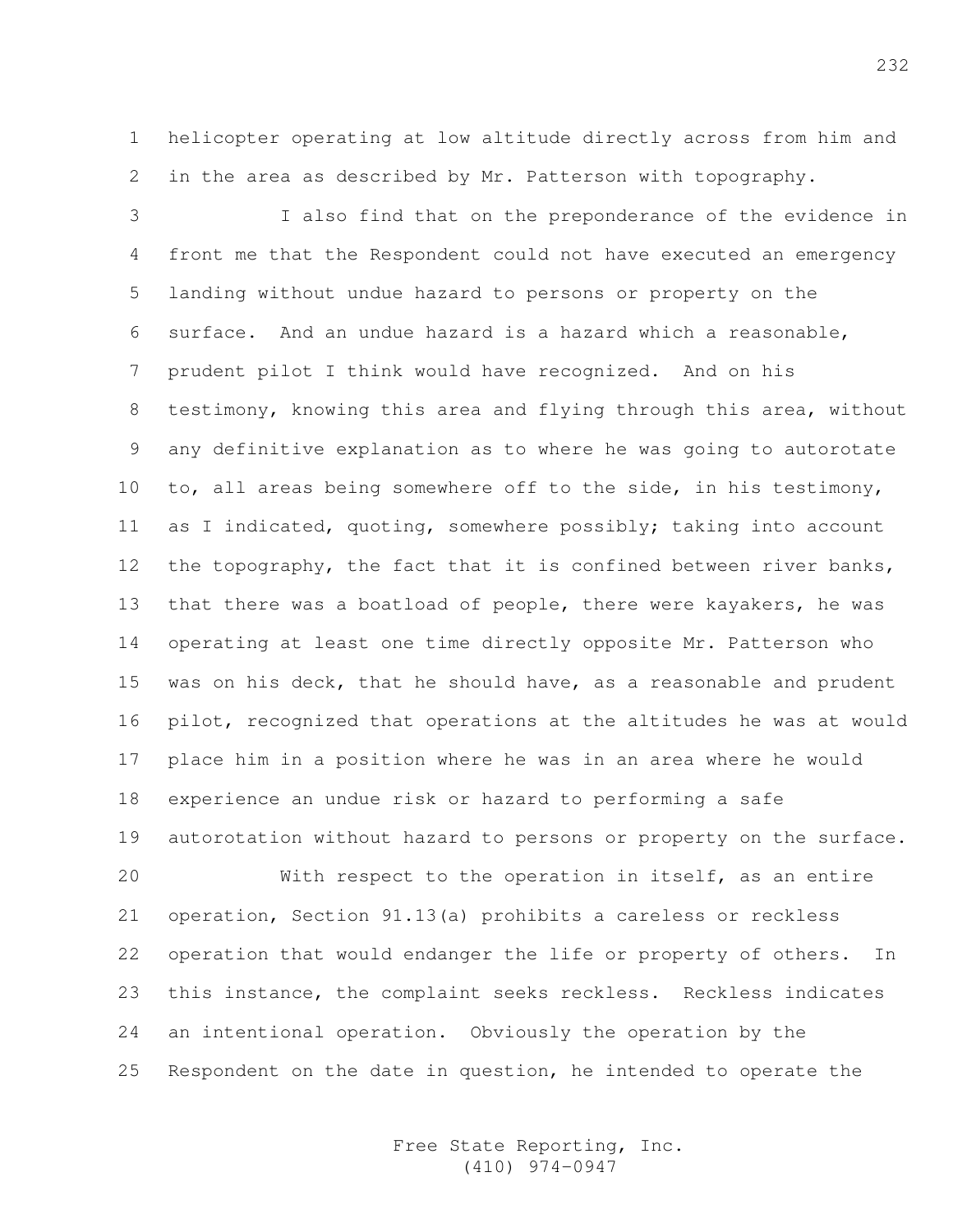1 aircraft as it was operated and established through the testimony. 2 Therefore it is an intentional operation.

3 The operation itself, as I already discussed, based upon 4 the evidence in front of me by a preponderance of the evidence did 5 present a hazard to persons or property on the surface, and 6 therefore I do find the regulation of Section 91.13(a) as charged 7 in the complaint established on the preponderance of the reliable 8 probative evidence.

9 Turning to the issue of sanction, by statute, deference 10 is to be shown to the Administrator's choice of sanction, unless 11 it is shown that the choice of sanction is arbitrary, capricious, 12 or not in accordance with precedent. The burden of so showing 13 rests with the Respondent and has not been met here.

14 Therefore, as required by statute, I must show deference 15 to the Administrator's choice of sanction, and I do not find that 16 I can articulate any viable reason to vary from there. Therefore, 17 having to exercise deference, I will affirm the Administrator's 18 Order of Suspension, complaint herein, as issued.

- 19
- $20$
- 21
- 22
- 23
- 24
- 25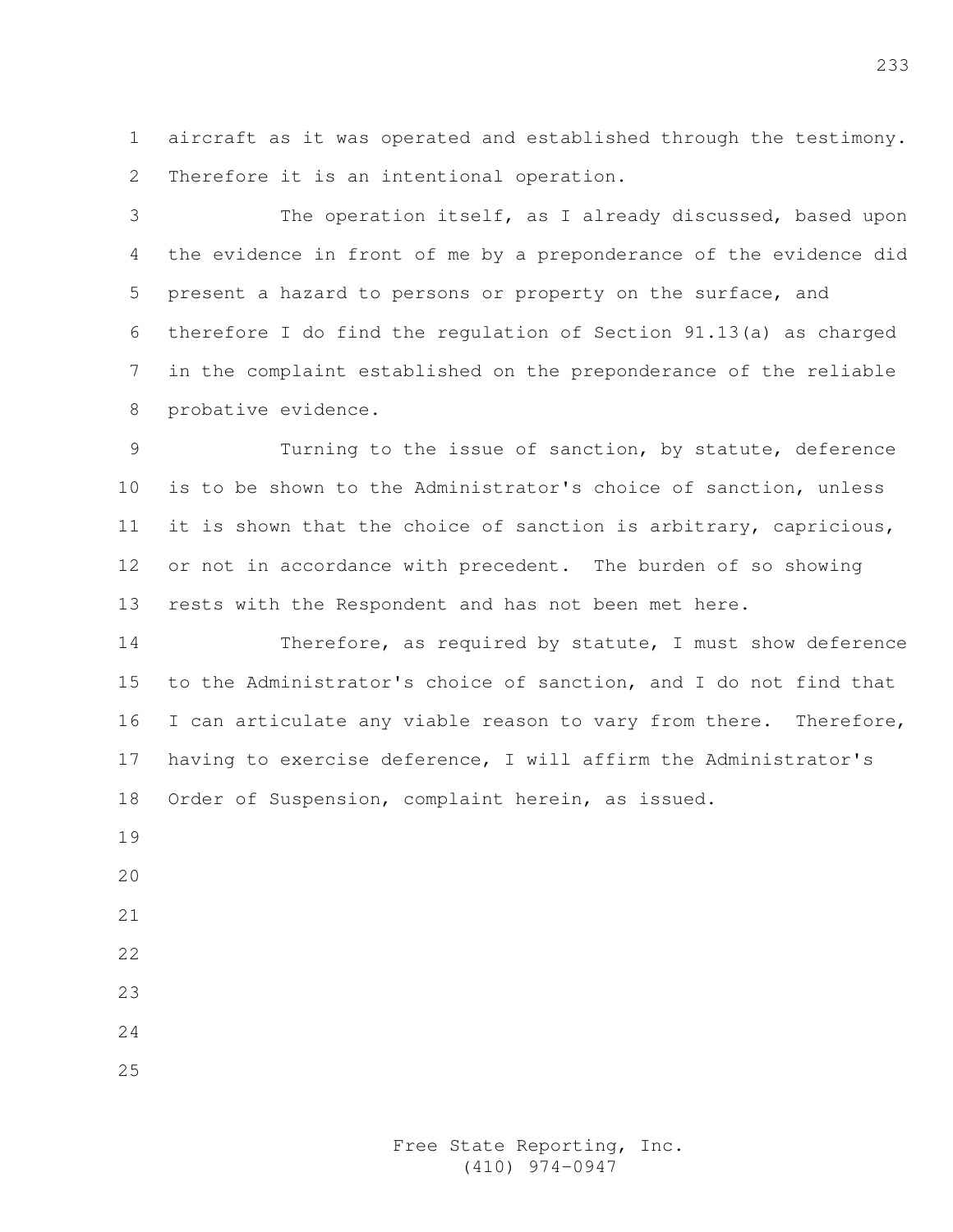| $\mathbf 1$   | ORDER                                                              |  |  |
|---------------|--------------------------------------------------------------------|--|--|
| 2             | IT IS THEREFORE ORDERED that:                                      |  |  |
| 3             | The Amended Order of Suspension, the complaint<br>1.               |  |  |
| 4             | herein, is hereby affirmed as issued.                              |  |  |
| 5             | The Respondent's commercial pilot certificate be,<br>$2$ .         |  |  |
| 6             | and the same hereby is, suspended for a period of 120 days.        |  |  |
| 7             | Entered this 6th day of July, 2011 at Medford, Oregon.             |  |  |
| 8             |                                                                    |  |  |
| $\mathcal{G}$ |                                                                    |  |  |
| 10            | PATRICK G. GERAGHTY                                                |  |  |
| 11            | Administrative Law Judge                                           |  |  |
| 12            |                                                                    |  |  |
| 13            | APPEAL                                                             |  |  |
| 14            | ADMINISTRATIVE LAW JUDGE GERAGHTY: Either party to this            |  |  |
| 15            | decision and order may appeal from the decision and order by       |  |  |
| 16            | filing with the Board within 10 days from the date of this         |  |  |
| 17            | decision, that is, today's date, a notice of appeal. The           |  |  |
| 18            | appealing party must further, within 50 days from this date, file  |  |  |
| 19            | with the Board a brief in support of that appeal.                  |  |  |
| 20            | Those documents must be filed with a Docket Section,               |  |  |
| 21            | Office of Administrative Law Judges, National Transportation       |  |  |
| 22            | Safety Board, Washington, D.C. with copies of each document served |  |  |
| 23            | upon the opposing party. Parties are specifically cautioned that   |  |  |
| 24            | the Board takes a stringent view of the time limitations appended  |  |  |
| 25            | to appeals, and that the Board may upon its own motion dismiss an  |  |  |
|               |                                                                    |  |  |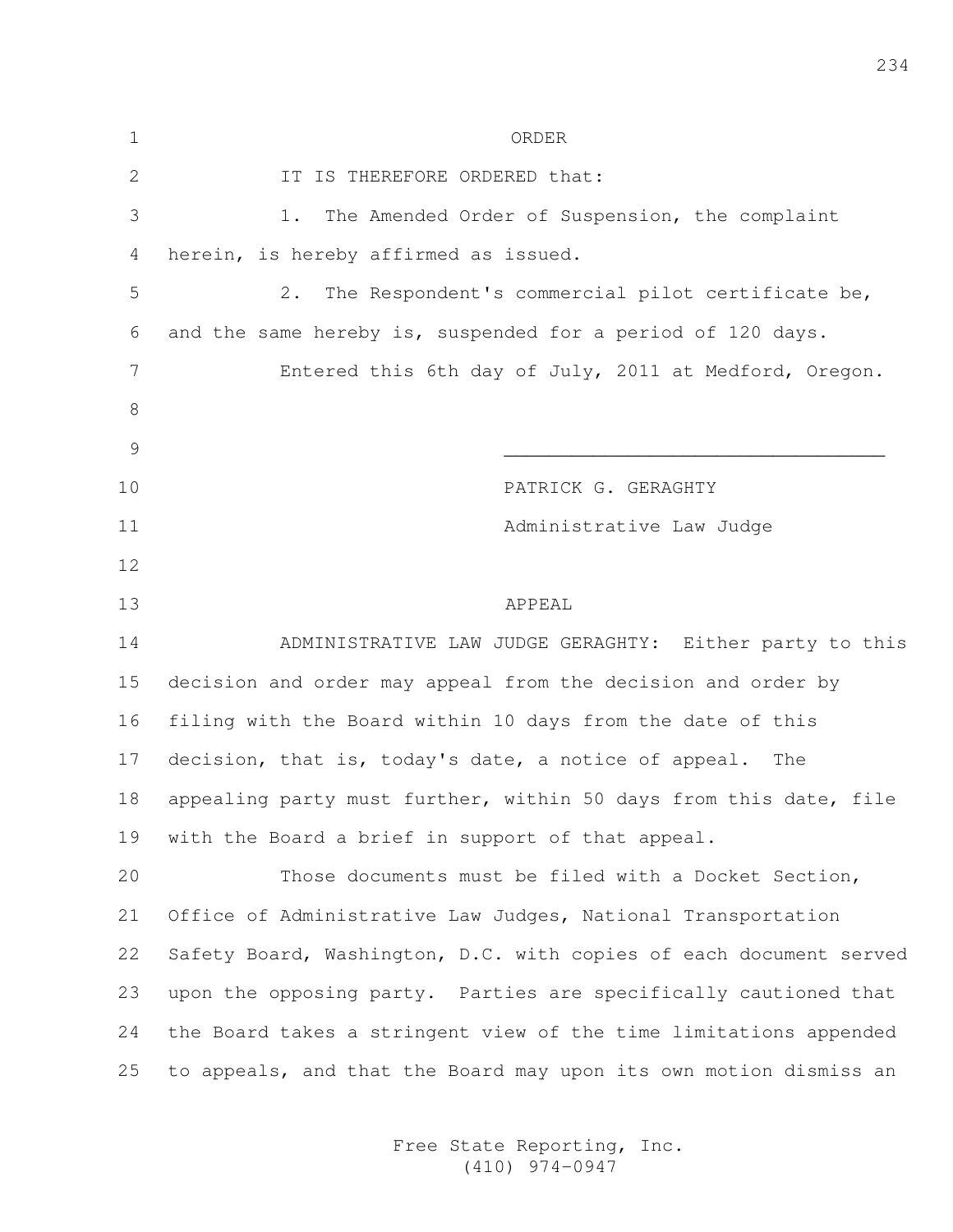1 appeal for the untimely filing of the notice or supporting brief 2 by even 1 day or may dismiss on the motion of the opposing party. 3 Parties are referred to the Board's Rules of Practice and sections 4 dealing with appeals for further information concerning the issues 5 that are viewable on appeal to the Board.

6 If no appeal is taken to the Board within the time 7 provided, the decision and order will become final as provided by 8 Board Rule. However, on the timely filing of the appeal and 9 supporting brief or upon decision by the Board on its own to 10 review the decision order, the decision order will be stayed 11 during the pendency of the full Board review.

12 ADMINISTRATIVE LAW JUDGE GERAGHTY: Anything on the 13 record for the Complainant?

14 MR. SHAYNE: Nothing from the Complainant.

15 ADMINISTRATIVE LAW JUDGE GERAGHTY: Respondent?

16 MR. FLAHERTY: Nothing, Your Honor.

17 ADMINISTRATIVE LAW JUDGE GERAGHTY: Being nothing 18 further for the record, I thank you, gentlemen, for the 19 presentation, and the proceeding is closed. Thank you.

20 (Whereupon, at 4:33 p.m., the hearing in the above-21 entitled matter was adjourned.)

- 22
- 23
- 24
- 25